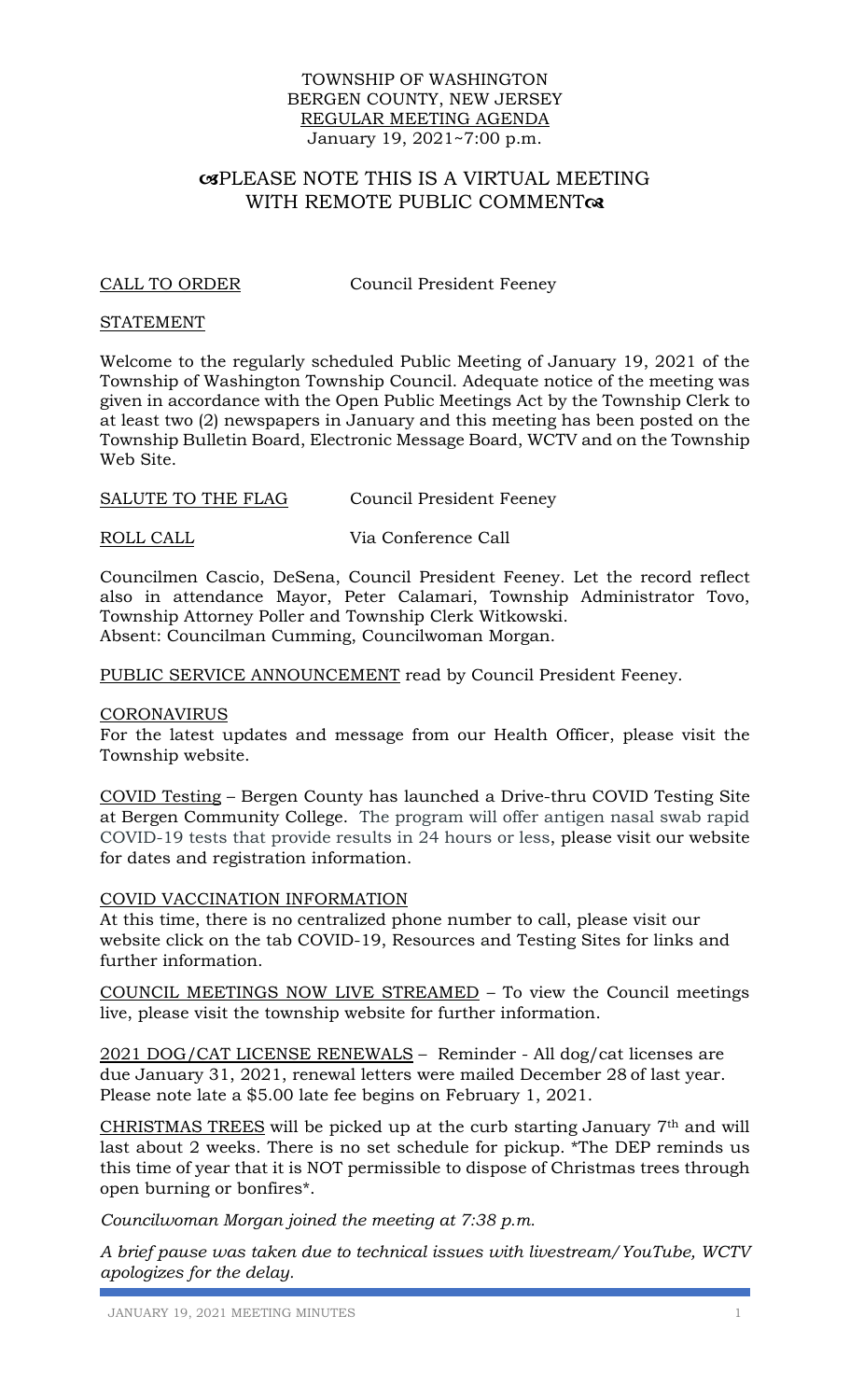## APPROVAL OF MINUTES: None

## MAYOR APPOINTMENTS (*no resolution required):*

Mayor Calamari – Please be advised that I am appointing Bill Carroll, as a Planning Board Class IV Member for an un-expired term ending December 31, 2023.

*Councilman Cumming joined the meeting at 7:44 p.m.* 

### PRESENTATION:

Green Team Tom Sears

Year-End Report Look ahead 2021 projects

Mr. Sears stated the following:

The Green Team did a lot of work during 2020, beginning with Martini Park, finishing up this year with plantings and the rest of the clean-up in 2021. Two key members will be working on our Safe Street Project, last year we received the Silver Award, we will be working on the Gold Award for 2021. The Fill-it-Forward Water Project for the schools is currently on hold, we are hoping to have a kickoff in 2021. In the middle of the year a letter was received from Crystal Wessel, the Director of the New Jersey Trees Foundation that read my proposal on the goals/objectives within the Township, Lincoln Park, Sherry Field, Gardner Field, Clark Field and trimmings along the roads, she was very impressed with the write-up. A request was put in for 150 trees from the State, different varieties, trees that are suitable for park areas, we are in the process of negotiating particular trees for each park for 2021. The statement from IMAPS in 2017/2018 indicates the Township lost 20% of its canopy, which are trees that cool our roadways and purifies our air. Last year it was 25%, we are taking more trees down than we are putting up. I will be talking about our objectives going forward to stop this migration of losing trees, trees purify the air, we cannot continue at this rate, it is a danger to the community, more trees need to be planted. There is a list of trees at Town Hall that the State has approved, too many heritage trees are coming down around town. I am awaiting a report from Bernadette regarding the number of trees that came down in 2020, which he will provide to the State for our NJ State Forestry Certificate, I am certain we will fall under their regulations. The Green Team did walk the parks, I am very disappointed in how dirty the parks have gotten. Lincoln Park was shut down due to a dangerous number of trees and limbs down. The goal is to make it a nature park, Scouts have volunteered to develop a plan for the park, creating a nature trail in the park, another Troop had an idea to build twenty-five birdhouses, since there is an abundant amount of wildlife, we would ask the community to either build the birdhouses or donate towards a birdhouse. Each tree will be numbered, as well as the birdhouse, so each person who donated can see their birdhouse. Due to the number of trees, we have lost, we have also a lot of the bird sanctuaries in the Township. With regard to tree removal, the hardest hit location is the southeast corner of the Township, Colonial, Beech and Fern. Understanding that dangerous trees need to be taken down, in my experience on Board, when a tree needs to be taken down, an arborists report is requested, lately the reports we are getting state "the tree is dangerous". As an arborist they should be explaining to the Board why the tree is "dangerous" not that it is "dangerous" because it is close to the house, the Board has been very good in saving trees in the Township. The Green Team will be going back to Lincoln Park for a cleanup, there is a lot of garbage, construction debris and plastic, as well as plastic bags that have been used by those who pick-up after their dogs, tossing the bags into the woods, which goes into the water stream. Between 2017-2018, the Green Team took 1,000 pounds of garbage out of that park, plastic, glass,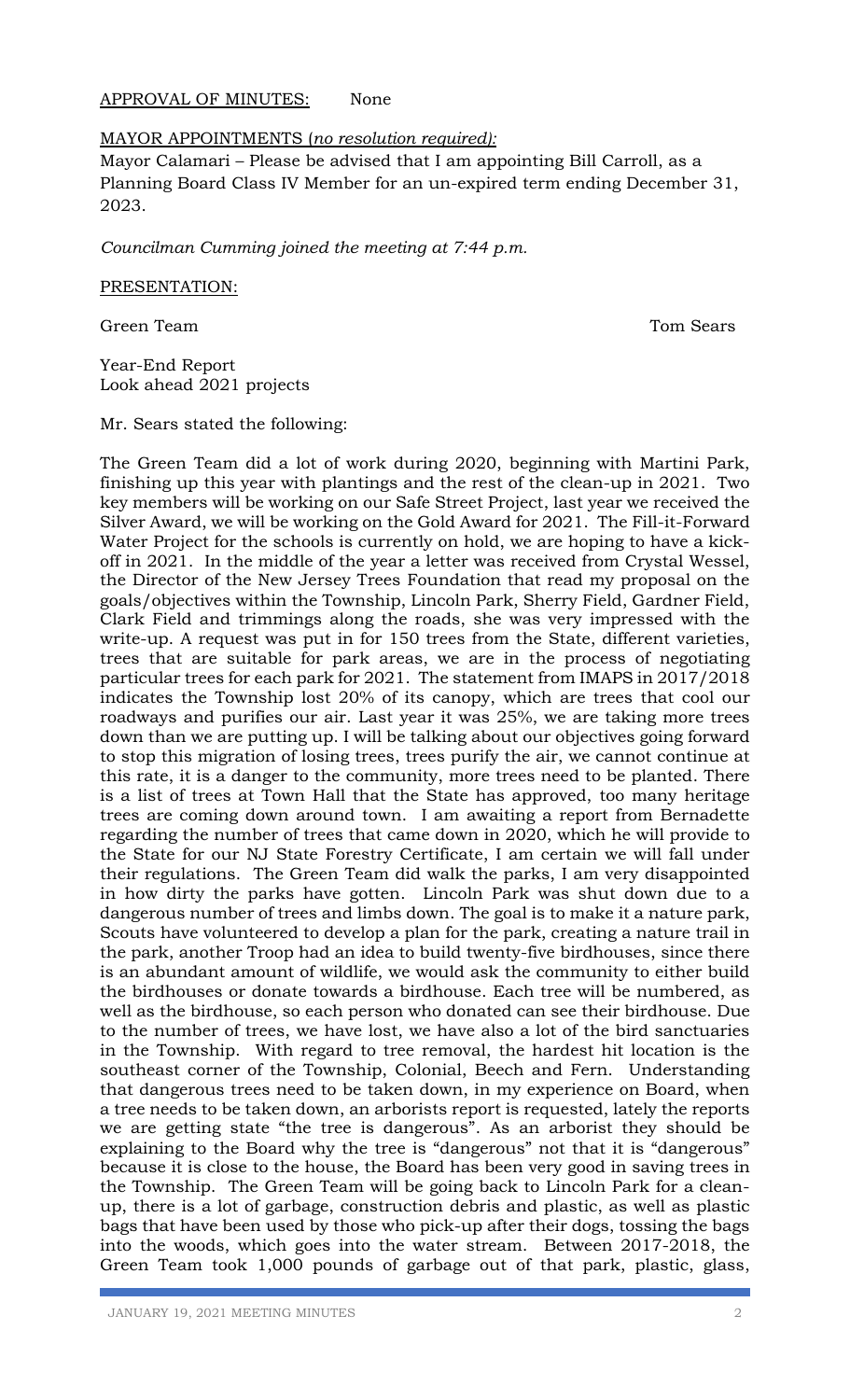construction debris, much of that is back. When I was at the park, there was a dirt bike and ATV riding through the park, he did take some photographs, once observed they went out Jacquelyn Road, this is tearing the park up, it does have to stop. As per the Township Code, Chapter 337, Section 337-4; E: Prohibited Activities *"Drive any vehicle upon any part of the park or park areas except on proper drives and parking areas designated for vehicles"* I would like to see this ordinance strengthened banning ATV's and dirt bikes in the park, one can see where trees have been pushed over to make a path wider for an ATV. Once this park is cleaned up, fully functioning, we cannot have vehicles up there and tearing it down, this would need to stop. Lincoln and Gardner have a tremendous number of residents blowing their leaves into the park, not everyone is doing this, but when you have all of these leaves blowing into the park, piling up against a tree, that tree stays moist and why the trees are rotting. Chapter 337, Section 337-4; Section F; Prohibited Activities "*Carry any flower or shrub, slingshot, axe, saw, shovel or spade within the parks; violate the regulations of the Director relating to any building or place; damage any notice posted by order of the Director; or deposit materials in or upon any park or park road." this needs to be* enforced, the leaves are piling up, it is hazardous for those that go to the park, underneath the leaves there are shingles, plastic and garbage. The goal is to remove dead trees along Lincoln Park, Beechwood, Jacquelyn, Ridgewood Boulevard North, along Gardner. Some of the trees on the ground are fine because the animals need them, trying to keep it as natural as possible, but for the safety of the community the dumping needs to stop. In 2018/2019 the Green Team removed 200 pounds of garbage out of that wetlands area, that is more dangerous, in his opinion, the chemicals pulled out of that park are more hazardous than a car being parked on the field, these were dangerous chemicals that were being dumped in there. In looking at the wetlands along Sherry Field, wetlands naturally absorb the water, over the years contractors/landscapers would dump grass/leaves, the wetlands are no longer soft, it is now a hard surface where the water sits on top and runs off, we have been working on trying to close that road off. The Green Team would like to see all of the landscapers and the people that cut these trees come into Town Hall and register as a vendor, other towns charge fees to register, we would then give them the set rules/regulations. Saturdays seem to be the biggest day in the Township for trees coming down, without seeing that tree report, I cannot tell if residents have a permit or not. We would also like to see the vendors that do get a tree permit, the contractor that is taking down the trees, they also have a copy of the tree permit. There were a few incidents, one was where a contractor cut down sixteen trees, no permit at all, in another instance the resident had a permit for three trees, the contractor talked him into taking down another six, that cannot be allowed to continue. The Green Team is looking for a registry of these vendors, I don't know if these individuals were fined.

## *(Lincoln Park map shared on screen)*

The creek comes through the park, runs down alongside of Northgate. While I was in this area here (indicating) there are many trees that are down and that is stopping the water flow and those trees need to be cut apart. While watching the water flow, naturally you would see a white foam coming along the stream, the foam was a dirt yellow with a red tint inside, that is not normal. That is something that is being either dumped into the waterway or something being fed from homes along this area, I will be going back tomorrow to track this, I may call DEP to see why the water is this orange with a red stain. This area here (indicating) Ell Road, some homes were built a few years ago, they are now adding nineteen more homes along this path, eventually coming into the park area, this cannot be allowed to be done. Water is seeping from Ell Road up here (indicating) down to the park. The entrance to Lincoln Park is through Beechwood, the homes along this area, not all of them, are blowing there leaves into here (indicating), the pile is five-and-a-half feet higher than the ground, due to the amount of leaves that are being blown into the park, this becomes a dangerous situation, the trees rot, then if they heat up during the summer there will be a forest fire. In Northgate the water was flowing quite rapidly, I will be going back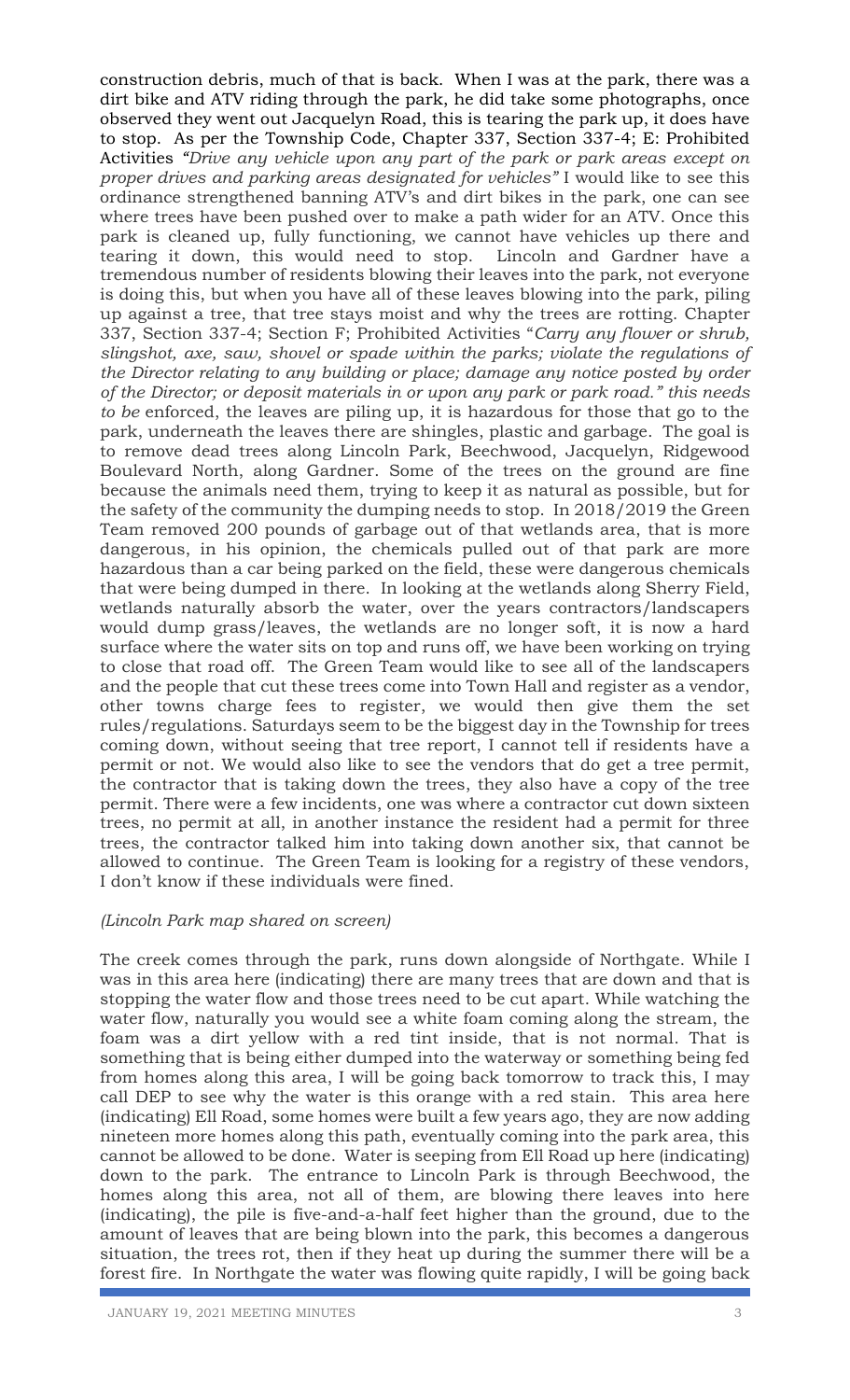there tomorrow. The Scout, Nick, his nature path will start down along the creek, come around and back up, if this works well, we can move to other parks. Along the stream there was construction lumber/timber, dirt bikes and an ATV were in the area of Jacquelyn Court, I am asking for concrete road blocks to make it a safe passage for residents. I also suggest a tree permit only be good for six months, all permits should have a time frame. Mr. Bliss did give us the okay for the Community Garden this year, supplying fresh vegetables to the Seniors, as well as anyone in the Township that needs it. The Green Team members are outstanding, we are working on safety vests, bicycle lanes, constantly trying to improve this community, they are great asset, I thank them very much for all their input. I have a meeting in two weeks with the New Jersey State Forestry Supervisor, Michael Vasquez, he will be coming to the Township to give us ideas regarding the nature park, he is very happy about what we are doing at Lincoln Park. Regarding the 19 homes along Ell Road, they cannot get into the Township, we don't know what is coming off of the new houses, I am not accusing anyone, but it seems very funny that the water that is coming out of that area is not the normal water color. Thank you, Administrator Tovo for getting our Styrofoam project back on track, as well as the mayor for contributing his time and listening to him, I would also like to request a few trail cameras which will help, this does need to stop. A special thank you to Susan and Cornelia, for printing items from Rutgers to be distributed to the Green Team. Thank you for giving me this time to speak.

## GENERAL PUBLIC COMMENT (Limit to five (5) minutes)

\*\*TO PARTICIPATE IN THE GENERAL PUBLIC COMMENT PORTION OF THE MEETING, PLEASE DIAL IN ON 201-664-4659. YOU WILL BE ASKED TO STATE YOUR NAME AND ADDRESS FOR THE RECORD, AND WE ASK THAT ONLY ONE PERSON SPEAK AT A TIME, THERE IS A FIVE-MINUTE LIMIT PER CALLER. PLEASE NOTE THAT THIS IS PUBLIC COMMENT AND COMMENTS BY THE COUNCIL OR MAYOR OR ADMINISTRATOR WILL BE AT THE END OF THE PUBLIC COMMENT SECTION. AT THE END, NO MORE CALLS WILL BE ACCEPTED\*\*

A motion was made by Councilman Cascio, seconded by Councilwoman Morgan, to open the public comment.

Ayes: Councilmen Cascio, Cumming, DeSena, Councilwoman Morgan, Council President Feeney.

Nays: None.

Martin Maver, 197 Lafayette Avenue, Westwood – Mr. Maver stated Sherry Field, Block 4523, Lots 1&2 are Green Acres encumbered, meaning they are listed on the Open Space Data Base, Recreation and Open Space Inventory, intended for recreation and preservation of open space only, therefore he is not quite sure how we are proposing to build a DPW yard on it. The adjacent paper street, Brook Avenue, has been vacated, it is incorporated into the adjacent property, therefore it meets the same Green Acres restriction. He asked has it been verified with the DEP and Boswell, regarding the Lot and Block being separate from Green Acres, even so, it is not normally permissible to use Sherry Field as a driveway, access to the park, these things need to be approved by DEP before they are proposed. He also would like to know if the Township has to file building/zoning codes prior to the proposed areas they want to build, the large area of footprint, 50 by 50, that surely will increase the flooding to the adjacent low-lying properties. Boswell's proposed plans show several large trees having to be removed for the concrete pads, that also needs to be approved by Green Acres. Regarding storing of leaves at Sherry Field, he did reach out to the DEP, spoke to Maude Snyder, Green Acres Steward for Bergen County, who stated it is not acceptable to use Sherry Field for leaf storage/compost, this is something she will be calling the Township to discuss, if it is going to be used, it would only be temporary, not long term, the Township should look into another option for disposal of leaves. He did reach out to both Mayors, Westwood and Township,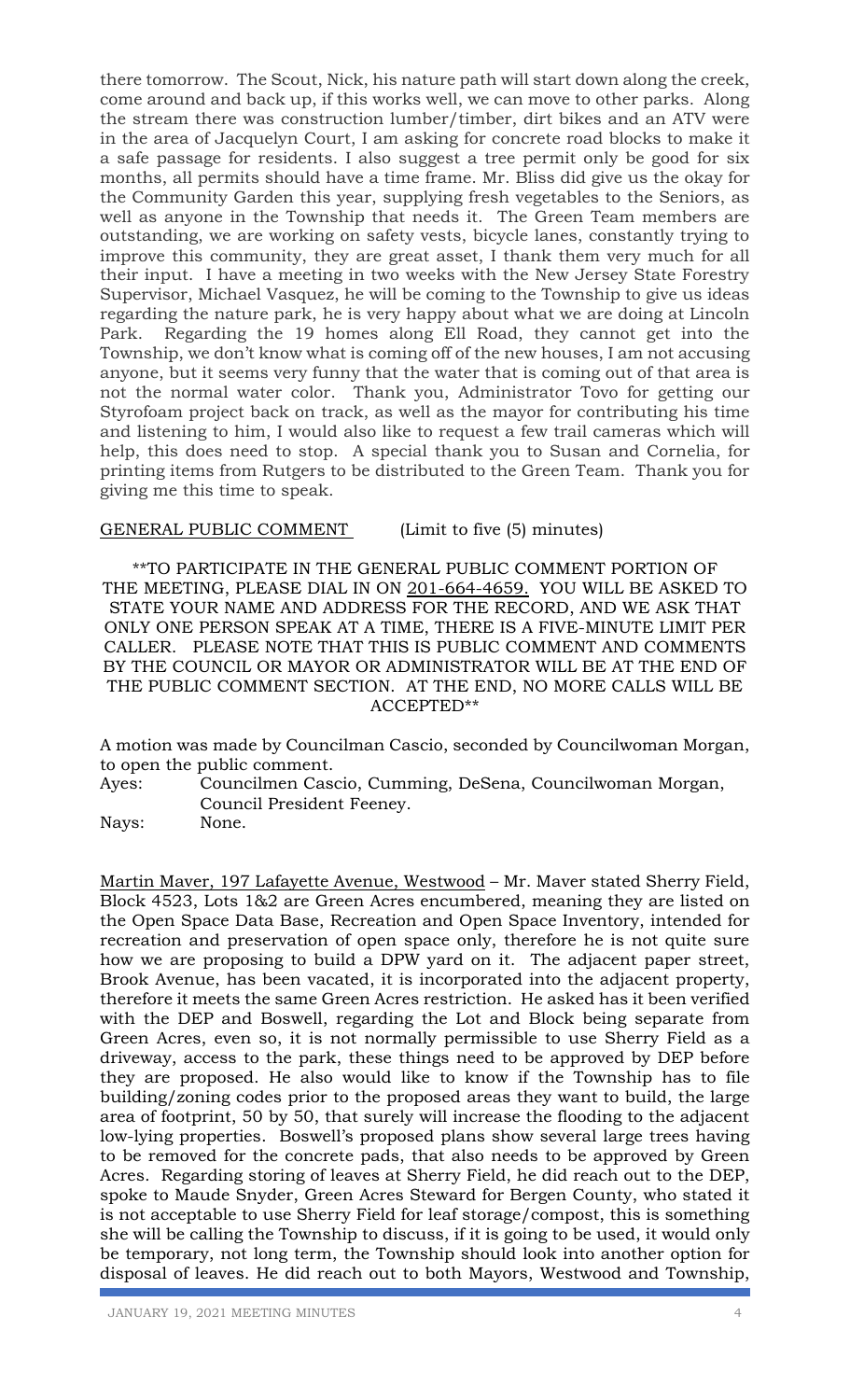he was told Boswell would be performing an inspection of Lafayette Avenue, returning their findings to the Township, he would like to know if the Township has this report, as a result of Lafayette being on the border of two towns, without coordination both towns have neglected to pave the roads for years, he believes the County came in and paved it last time. The road is in poor condition, severe cracking, potholes, catch basins are cracking, one was already replaced, if there are no scheduled gas improvements for this block the road should be paved this Spring.

Tom and Lizabeth Fazio, 112 Lafayette Avenue – Mr. Fazio stated Mayor Calamari and Councilman Cumming stopped by his home and indicated the DPW garage would 100% not be put at Sherry Field, that there would be an announcement. He doesn't know if the announcement has already been made, or someone on Council would like to step in and make that announcement. Council President Feeney stated she doesn't believe there is going to be an announcement, she believes it was going to be discussed this evening. Mrs. Fazio stated the Mayor and Councilman indicated they would be making the announcement at the start of the meeting. Council President Feeney state she will look into this.

Ariya Fahey, 107 Cosman Street – Ms. Fahey spoke of the conversations and concerns of this location not being a temporary location, removal of trees and a shed. She stated with these things being done, the area would change. She understood that this was off the table and looks forward to the discussion after public comment.

Brian Sinclair, 864 Ridgewood Boulevard East – Mr. Sinclair stated Attorney Poller indicated he would be meeting with the Planning Board about ordinances/resolutions regarding 450 Pascack, he would like to know if anything came out of that meeting.

Diane Ferrara, 743 Amherst Drive – Ms. Ferrara asked if Councilmembers and the Mayor received the letter, she forwarded this past week? Council President Feeney replied yes, we did. She spoke of what Mr. Sears covered this evening, which is exactly what she is concerned about, the trees that border Memorial Field make up a very large percentage of the canopy in this Township, there are 200 mature trees which are 75 to 100 years old, which not only beautify the field, but are essential to the community. She stated back in September a coalition of residents called STOP did speak at a meeting, as well as the subsequent meeting in October. At the meeting in December assurances were made that this would be discussed in Closed Session, we are still waiting for a solution from the Mayor and Council that would preserve the lot from devastation, she would like to know if there has been any progress or solution. She stated she was upset on changes that were made to the Zoning Board, specifically that Fred Goetz and Diane Grimaldi were not reappointed. She spoke of the goals that were stated in the 2019 Master Plan Re-Examination Report, maintain quiet single family residential suburban community, preserve open space, limit impervious surface coverage, maintain the Township aesthetic appeal by passing an ordinance for the preservation and protection of the trees, maintain the Township's existing land use pattern by strictly adhering to the land use designation, develop and adopt proper ordinance standards, the limitation of impervious surface coverage and encourage citizen participation in the planning process. She stated what concerns her is that Councilman Cumming said after the vote that the Township needs a "fresh look" at some of the people who are on the Zoning Board and we need an "outlook." She asked what is the "outlook" that is being sought by removing Fred Goetz and Diane Grimaldi from the Zoning Board any different than our Master Plan and any different from what Fred Goetz and Diane Grimaldi have been so conscientious in doing, which is to protect this Township from overdevelopment and keep the character of this community. She stated the residents pay a lot of taxes, our homes are our biggest expense, we would like to protect them, she stated in the last few years she has seen things happen in the Township that are frightening. She would like Councilman Cumming to clarify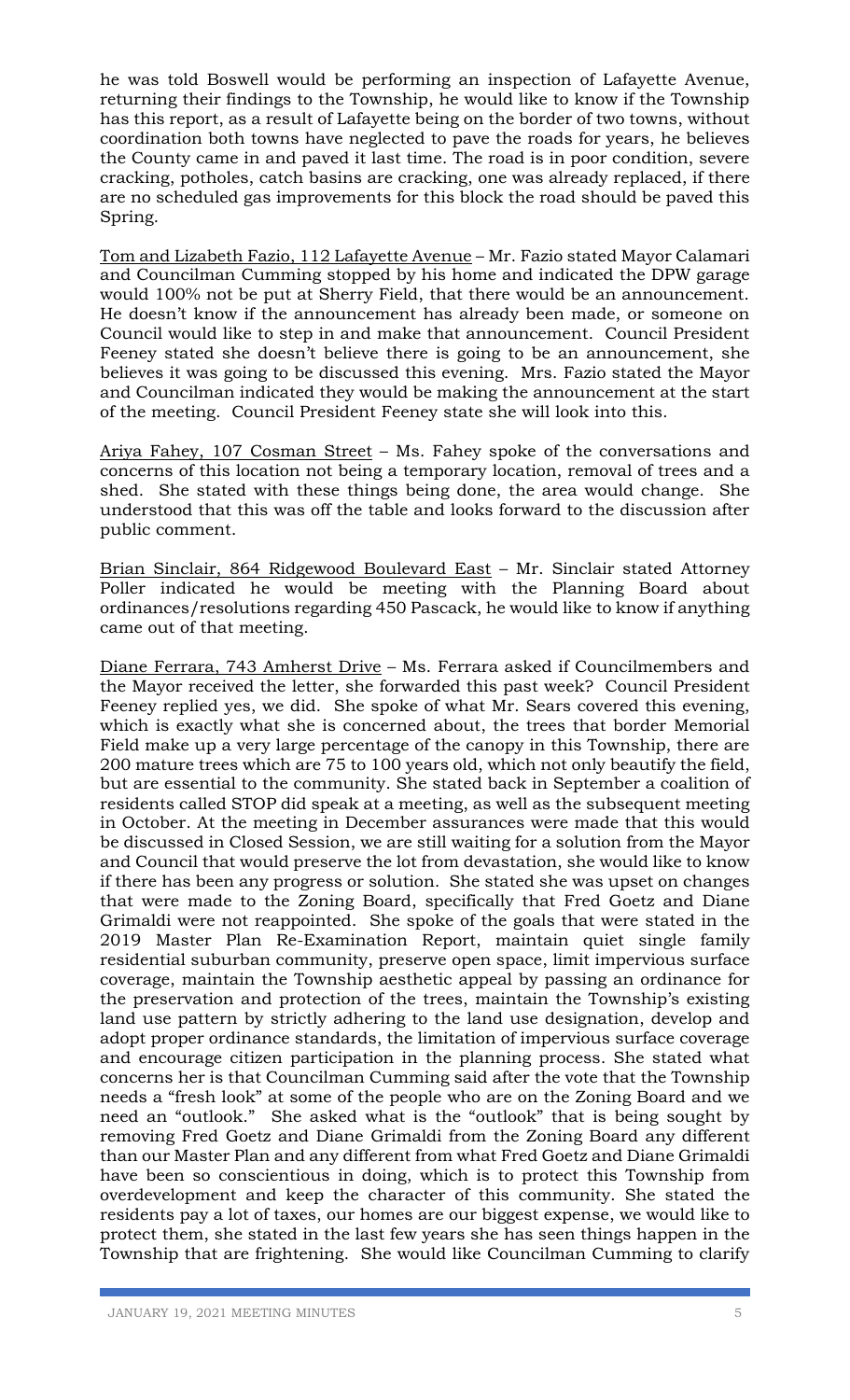his remarks on what the "outlook" is that we are looking for that made it necessary to remove Fred Goetz and Diane Grimaldi from the Zoning Board.

Anthony Udina, 876 Ridgewood Boulevard East – Mr. Udina stated with regard to 450 Pascack Road, in the past Council meetings it has been stated that the Mayor and Council are discussing options for preservation of the wooded part of the property, he would like to know if there are any updates that are not confidential to the Closed Session. He reiterated in keeping the area zoned as a single family for our children's safety, preservation of trees, protection of wildlife, and avoid any negative impact that overdeveloping causes. He stated the Zoning Board is an entity that would be a line of defense against overdevelopment and protect our Township. He stated reading of the professions of the new appointees in the Pascack Press, based on those professions it looks as if they could possibly be sympathetic or in support of development, potentially being in favor of an applicant that wants to put high-density housing in our Township. He would like to know if the Mayor and Council have any comments on these concerns.

Danielle Fabrizio, 137 Lafayette Avenue, Westwood – Ms. Fabrizio stated she agrees with everyone else who called, saying they are against building on Sherry Field, she doesn't believe the structure would be temporary, trucks already drive down our street way too fast.

Sal Grosso, 104 Cosman Street - Mr. Grosso stated the schedule of the contractor that removes the leaves at Sherry Field doesn't make sense, on Monday, the 11th, he was a no-show, Tuesday, the 12th he took away one load, Wednesday, the 13<sup>th</sup> he took away two-loads, Thursday, the 14<sup>th</sup>, he took away one load, Friday, the 15th he took away one-load, doesn't work on the weekends, Monday the 18th he was in bucket loader and pushed leaves around, and today he took away one load, came back, pushed leaves around, and left around 1:00 p.m. the leaves have been sitting there for months.

Elizabeth Leahy, 275 Wilson Avenue – Ms. Leahy stated she is calling in to express her concerns of potentially cutting down the trees that are along Hudson Avenue by the Dog House for a temporary shed. She is looking forward to hearing the discussions of alternate solutions for the DPW.

Dawn Marshall, 118 Lafayette Avenue – Ms. Marshall stated she would like to reiterate what all the neighbors are saying, between the leaves and the possibility of the garage being at Sherry Field, the people around Sherry Field have dealt with enough, perhaps we can find a different solution for the garage. She stated thirty years ago when she was calling about the leaves, they hadn't been picked up past March, it is looking like the same thing, except we have had no snow, there is no excuse this year why we have to deal with the stench that is coming off of those leaves. We were told thirty years ago that it was going to be temporary situation, here we are thirty-years later still dealing with the same problem, hopefully we can find a different solution or make sure that the leaves in fact being dealt with legally, which is a two-week turnaround from the time the first leave drops to the last leaf.

Dr. Roselyn Rauch, 284 Wilson Avenue – Ms. Rauch stated she also supports the preservation of the trees next to the Dog House, she doesn't see any good reason to remove those heritage trees, she hopes the Council will take this under advisement.

Laura Sinclair, 864 Ridgewood Boulevard East – Ms. Sinclair thanked Tom Sears for talking about the preservation of trees and land. She lives adjacent to the land between Memorial Field and Washington School, she sees wildlife on a daily basis, she cannot imagine those trees being cut down and the landscape being changed.

Frank MacCormack, 97 Lafayette Avenue, Westwood – Mr. MacCormack stated he would like to reiterate the conversation that the Mayors of the Township and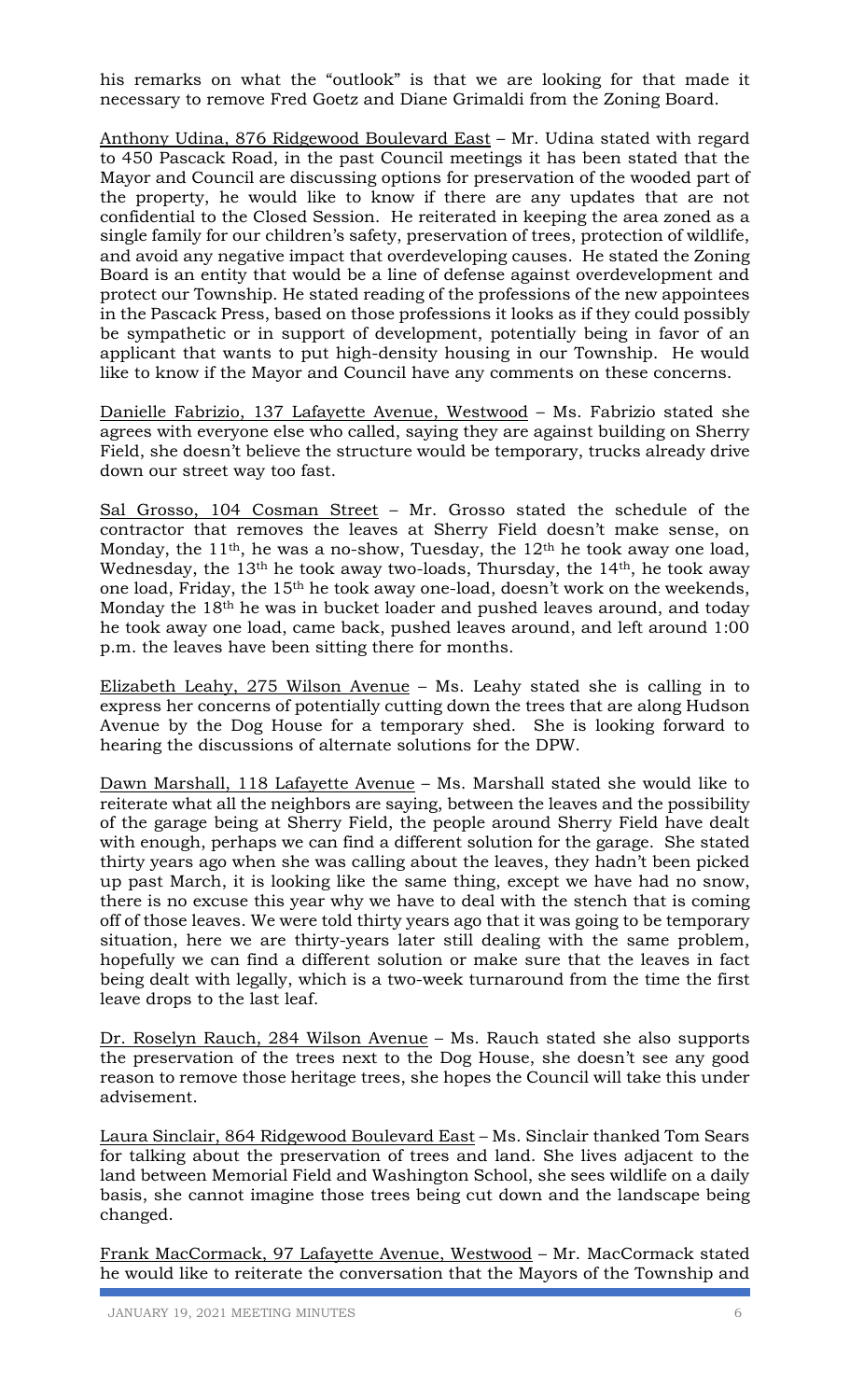Westwood, along with councilmembers and 65 concerned citizens, about the DPW garage that was supposed to be built there, and leaves that are piling up in front of our homes for the last 30 years. He stated Mr. Sears spoke of leaves piling up around five-feet around trees, we have been living in front of a pile of about twenty-five feet of leaves for decades. Mayor Calamari did state at the meeting that he was going to discuss with the Mayor of Westwood other options in the future to dispose of the leaves and not using Sherry Field parking lot as a depository for stanching mulch, he hopes the Mayor and the Town Council will look further into this and is looking forward to hearing what the decisions will be.

Julie Albanese, 684 Hickory Street – Ms. Albanese stated she is also calling about the strip of land between Washington School and Ridgewood Boulevard East, she is an educator, she has seen wonderful things being done with outdoor learning, especially in these COVID times, she feels this area is a wonderful resource for our children to use for learning now, when they get back into school or the future.

Michael Lemken, 723 Amherst Drive – Mr. Lemken thanked Mr. Sears for a great presentation, one of his neighbors are on the Green Team, they do really good things around the Township. He stated it was a timely presentation regarding trees, now this Administration wants to rip down trees at the Dog House, and we have a potential development at 450 Pascack that will also rip down over 100 trees. He thinks it would be difficult for the town to try to make new rules about trees to enforce on the taxpayers when the town itself is looking to rip down trees or allow developers to come in and rip down trees. He stated he did observe the landscapers at Bethany Church blowing most of the leaves on the property into the stream, as well as blowing the leaves into the main road where people are driving, creating an unsafe situation, a lot more needs to be looked into regarding leaves. He would like to echo what Diane Ferrara stated, she was on point, what happened with the Zoning Board is very troubling. He stated he himself has never met Fred Goetz other than speaking to him one time at a Zoning Board meeting during the pandemic regarding a development that is near his home, there were 67 phone calls, Mr. Goetz was able to run a meeting which was on time, had no technical issues, everyone got to speak, there was no yelling or cutting off, to spite the fact that most of the 67 people that called in didn't understand the format, himself included. He stated he doesn't understand why Mr. Goetz was removed from his position during these tough times, he doesn't understand what the quote "fresh eyes" that Councilman Cumming used means, what company on the face of this planet would fire a really good employee for "fresh eyes" if someone has done a good job in getting the job done, why do you get rid of him. He was reading online of things that potentially would be coming down the pike for the Zoning Board, it is very concerning, the rumor is there is a potential application at a development where two of the council members live, those two councilmembers fought to get rid of members of the Zoning Board to put their people in it, that is highly concerning. He stated another person on the Zoning Board, Mike Werfel, he does a great job, doing all the tech stuff, is he next when his term is over. He is extremely concerned of what occurred with the Zoning Board. Regarding 450 Pascack, it doesn't appear anything is being done, not only are the neighbors in the area concerned, people throughout the whole town are concerned, he hopes to hear something from Council on this.

William Ferara, 2556 Cleveland Avenue – Mr. Ferara stated the Council passed an ordinance, 19-09, creation of the Green Team, clause #7 in the ordinance discusses "*promoting sustainable building materials that will remove or eliminate the negative impact of emissions and other environmental negative effects of commercial and residential buildings."* In 2018 Resolution No. 18-229 and Resolution No. 18-230 were both passed, 18-229 dealt with using sustainable materials in building and 18-230 dealt with protecting the land use environment, he would like to know how Township plans to enforce these resolutions given that no environmental or solar materials were used to build the EMS building,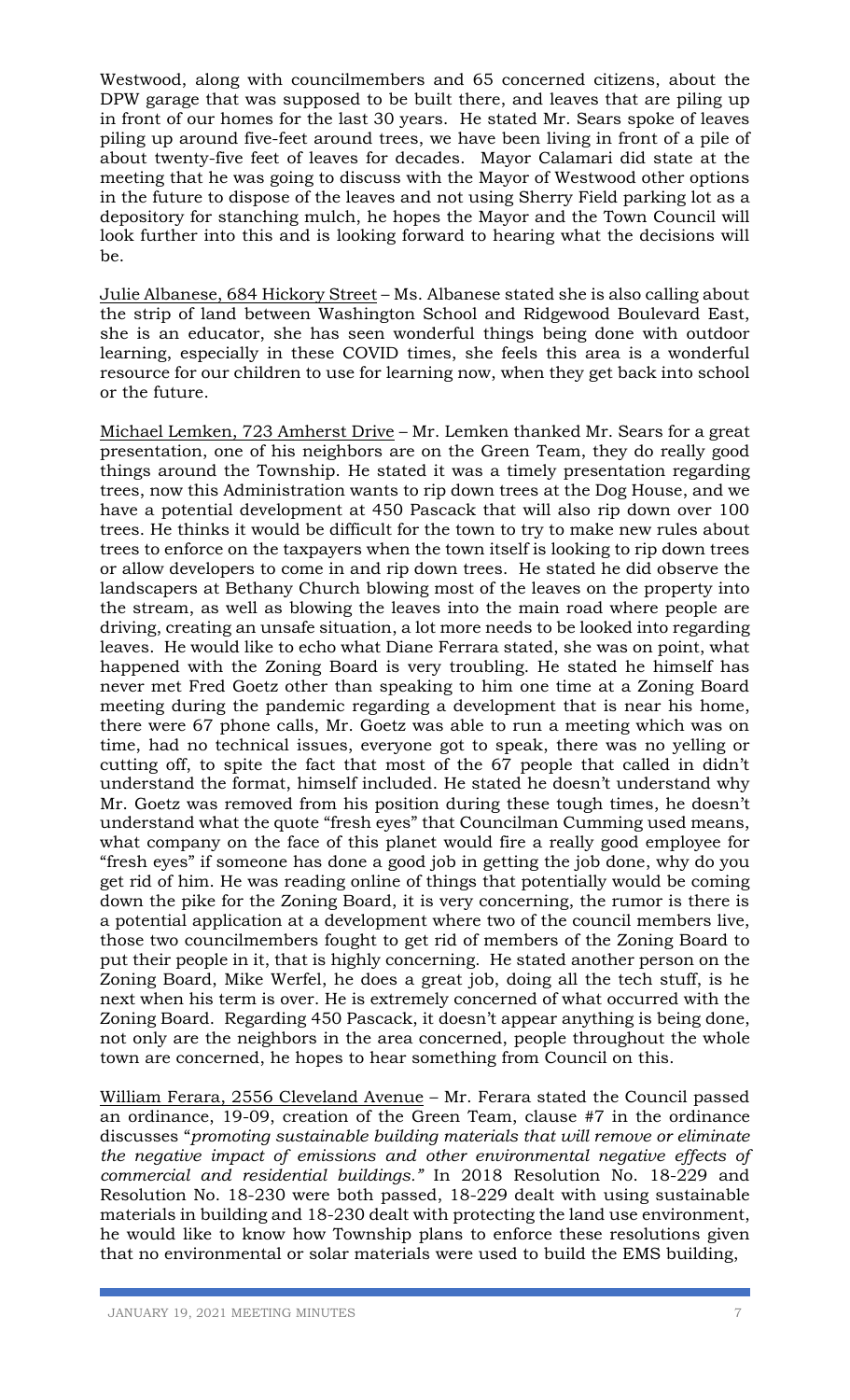and with the new assistant facility going up, Viviano houses going up, as well as other developments going up, how are these resolutions/ordinances going to be enforced. He asked regarding the Audit Report, which is on the website, the first page, "Expenditures without Appropriations" \$10,000, there is no explanation of what it is for, it is his understanding that if money is going to be spent, it needs to be appropriated, he would like to know what this is about. He would like to know if the meeting was held with the Superintendent Gonzalez and Council President Feeney regarding the capacity of Washington School, if the meeting and what was the result.

Janet Sobkowicz, 849 Robinwood Road – Ms. Sobkowicz congratulated Mr. Sears on his report and his team, his report applies to the tract of land on 450 Pascack Road, she hopes Council will listen to some of the recommendations proposed, especially with regard to the trees.

Michael Ullman, 2 Clark Avenue – Mr. Ullman requested if Councilmen DeSena or Cumming can give an update on the Emergency Services Building, he saw that there was a status meeting today. On November 9<sup>th</sup>, December 7<sup>th</sup> and December 21st there was Resolution No. 20-314 to refund \$12,572.51 to block 1306, lot 2, known as the Viviano property, there seemed to be a rush at the time to get this resolution passed, it was pulled at the last meeting at the request of Attorney Poller, it is not on tonight's agenda, has that been resolved, has the refund been made, he assumes the resolution would have needed to be approved for a refund, if it has been pulled, why is the payment no longer required. Regarding the Green Team, he doesn't know if Mr. Sears has any influence, but if he could speak, on behalf of the Green Team to the utility companies and their tree trimming policies. He lives on a property that has three very mature trees that face major thoroughfares, they look like heads of broccoli that have been split in two, trees are damaged, they are dying, unhealthy, it has nothing to do with the homeowner, but everything to do with the way they are maintained by the utilities. He stated Mr. Sears mentioned the Fill-it-Forward campaign that involves the school, he also mentioned two projects that involve Scouts, this brings him to something he has raised within the past three to four months involving background checks. Are there any updates on when background checks are going to be done, when they do come in do they include organizations within the Township, such as the Green Team, clearly the individuals on the Team have interactions with school age or individuals under the age of 18, he doesn't see why they would be excluded, he also doesn't understand why our sports teams are excluded from this ordinance, that was also amended at the request of the Director of Recreation early last year, taking out the fingerprinting requirement, it was done so we could move forward with background checks, a year later we still do not have background checks. He stated we have an Administrator who is trying to figure out how we can make background checks, this individual who was hired is an Ex-Police Chief, he would think as an Ex-Police Chief he would understand how to perform a background check. Township Clerk Witkowski asked whoever is pushing the phone buttons to please stop. Mr. Ullman thanked Ms. Witkowski, but there are virtual meeting tools that you allow you to admit and then remove people from meetings, you choose not to do that so he is faced with this on a regular basis, clearly, he must say something that is annoying to this individual.

Gina Mead, 226 Cosman Street – Ms. Mead stated regarding Sherry Field and the DPW garage, trucks would be going back and forth there are many children that live across the area, she understands that there were six or seven pages of petitions that were signed, sent in, from neighboring streets, she feels a lot of people signed this petition and there has not been any action. She understood it was discussed and the DPW was not going to be there, but today that doesn't sound like that is going to happen, it sounds as if it is still being discussed. She is appealing to each Council member to think about it as if it were your home, would you want this garage to be built, first it is in a flood area, fumes of the trucks, there is a woman who is pregnant living ten feet from where it would be built, does she really want to be worried about the garage, fumes, outside and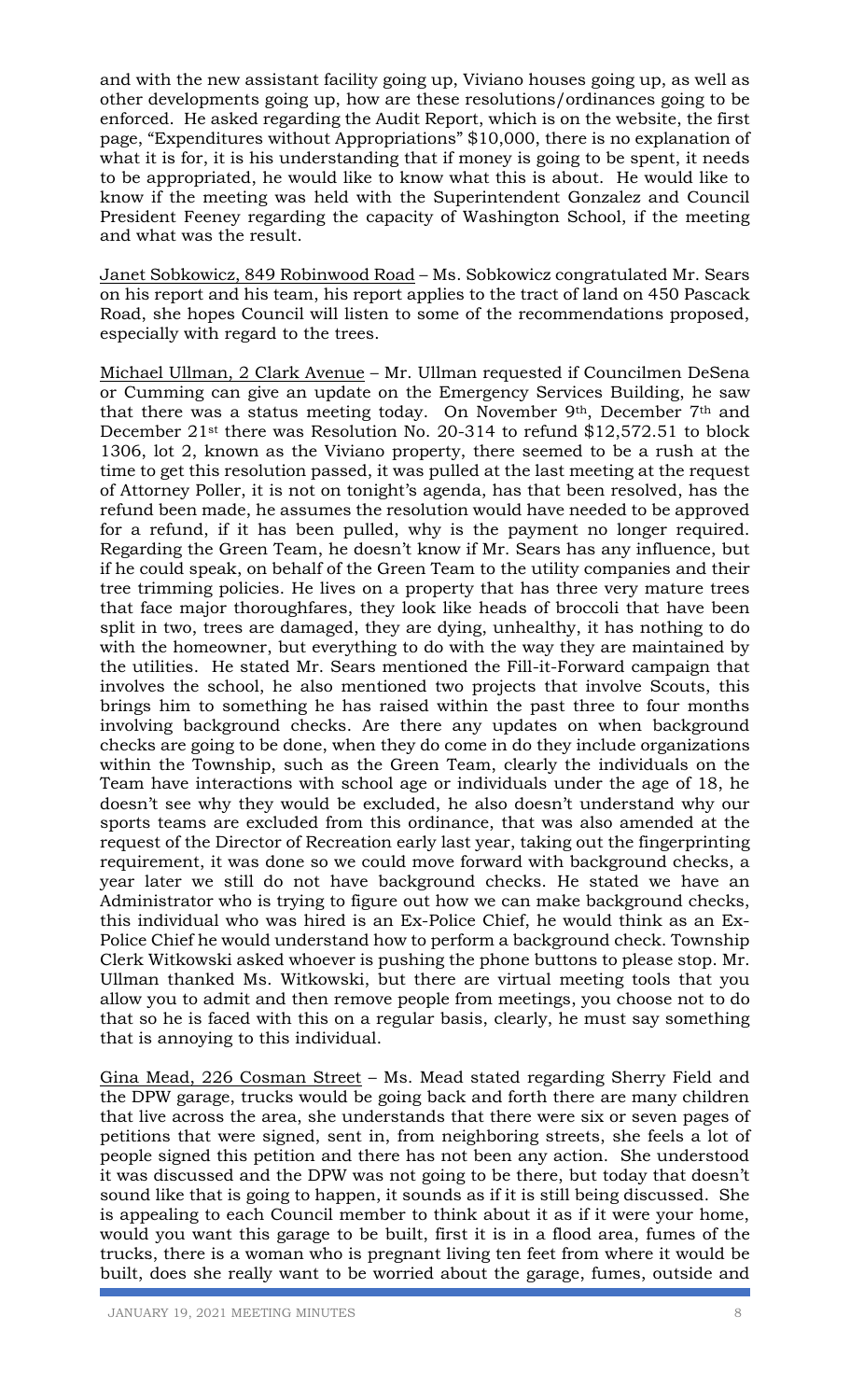smelling it. She stated Lafayette is such a tight corner, residents do park on the street there that she has difficulty getting through. She understands at the last Council meeting someone had suggested looking into renting and finding out the cost of cutting down the trees, putting the pad down, what is the cost to do that versus paying rent on a parking lot somewhere else that would not be infringing on a very populated residential area. She stated she has lived in the Township for 35 years, she never knew about the leaves, she feels this needs to be addressed, only one load of leaves be taken away on a daily basis is a terrible thing, why can't they pick it up and take it out, it would take one or two Council members to contact them and enforce it, that these people can live better without having to smell the leaves. She stated Mr. Sears spoke beautifully about the trees, and many people do not agree with taking down the trees. She hopes there is an answer regarding the DPW.

Douglas Cusato, 2430 Cleveland Avenue – Mr. Cusato stated regarding the tree removal between Washington and Memorial, were any discussions or remediation plans looked at, soil run-off, water run-off that would lead into the lake. He stated the property that is adjacent to Senior Park, a nice gentleman was out there measuring for the bocce ball court, he wants to make sure that safety is taken into consideration. The trees in the area do need pruning to ensure that nothing falls on anyone enjoying the game and the retaining walls that are in the area are in pretty bad shape, they should be looked at, may be a tripping hazard. He stated he has seen a fairly decent number of walkers in the Chestnut Street area, he suggested looking into stop signs, slowing people down as they come by the park, that may be bring in more seniors to enjoy the bocce ball court.

David Collignon, 85 Lafayette Avenue, Westwood – Mr. Collignon thanked Ms. Feeney, Mayor Calamari, Mr. DeSena for coming down and meeting all of the residents, 60/70, to talk about the Sherry Field temporary DP. Concerns have been expressed from our neighbors during this call, the impact of the leaves over the years, various landscaping companies that dump their debris, that has actually elevated the entire parking lot, contributed to the flooding that has occurred in the area, adding to the challenges of the residents that do get flooded. He stated the trucks that come down the street all day every day, at 6:00 a.m. idling waiting to pick-up leaves, enough is enough, a resolution is needed regarding the leaves and a temporary DPW on this property.

A motion was made by Councilman Cascio, seconded by Council President Feeney, to close the public comment.

Ayes: Councilmen Cascio, Cumming, DeSena, Councilwoman Morgan, Council President Feeney.

Nays: None.

## FOLLOW UP COMMENTS:

Council President Feeney stated we have follow-up comments from the last meeting regarding the cost of trees. Administrator Tovo replied we have some preliminary pricing, but before that he would like to state we found two other locations for the sheds for the DPW, one would be at Sherry, one at Clark, they would be for equipment storage, they would be on gravel, no impervious coverage, regarding pricing on the tree removal at the end of Hudson it is about \$30,000. Councilwoman Morgan asked Administrator Tovo would this be a shed for equipment for the field. Administrator Tovo replied that is correct, the sheds would not be on permanent foundations, only on gravel. Councilman DeSena asked are these the two sheds that were proposed for the Dog House? Administrator Tovo replied yes, they are.

### COUNCIL COMMENTS: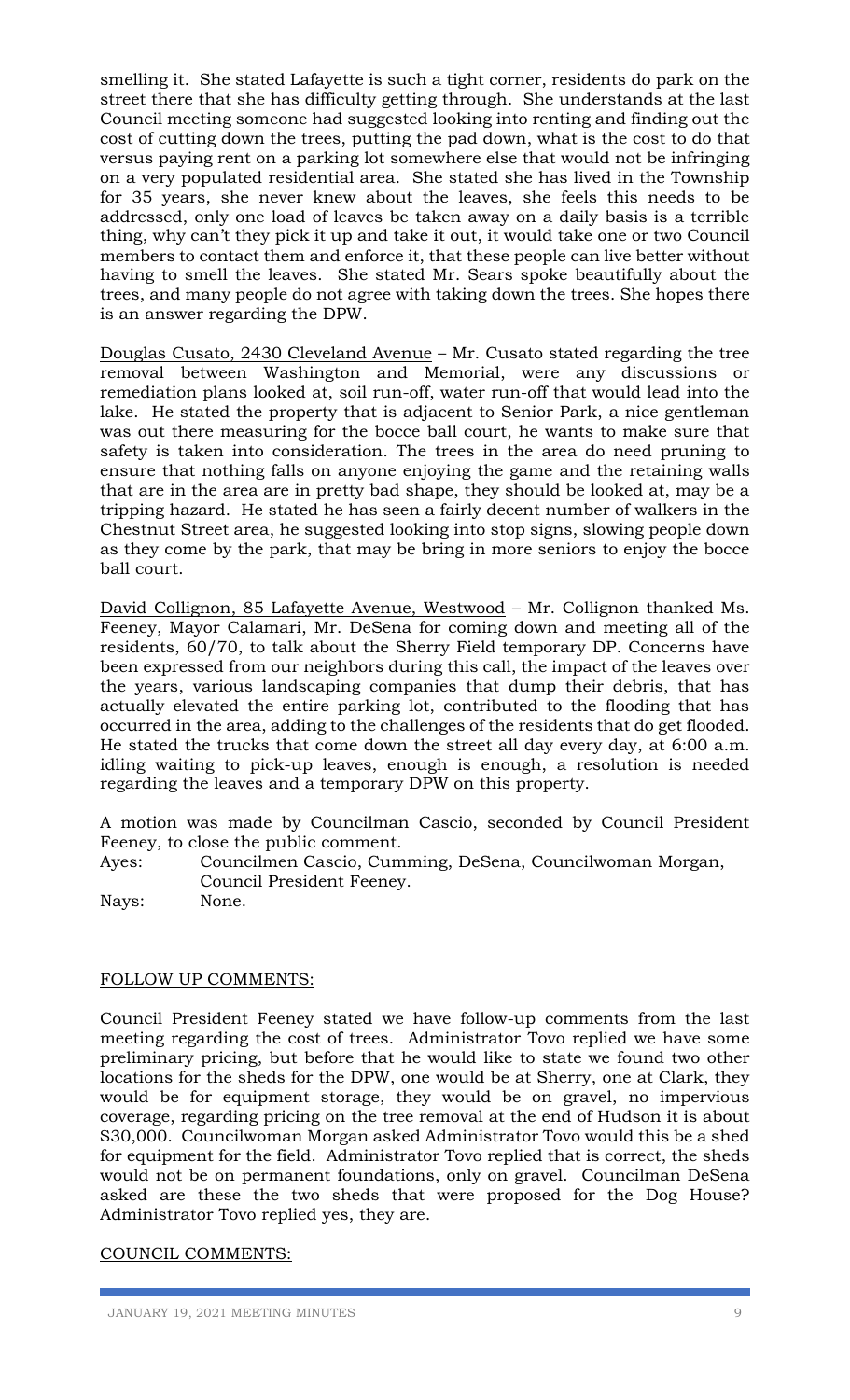## MAYOR/ADMINISTRATOR COMMENTS:

Mayor Calamari stated he would like to comment on his opinion of Sherry Field, and the properties at the end of Hudson. He stated we came up with a proposed solution for storage at another location, he did receive a request from one Councilperson to research Township properties, which we did, and that is what brought us here, however, the residents have spoken loud and clear that they do not want this in their backyard, he totally agrees with them, it was not his first choice from the start, but he did what the Township asked him to do, that is look at Township properties. He stated it will cost us to look at other locations, but he feels it is money well spent, since as Administrator Tovo stated it would cost \$30,000 in site work for the end of Hudson, that can go a long way on spending that \$30,000 on a better temporary location than Sherry or the end of Hudson, those are my comments, he hopes Council will echo them. Regarding 450 Pascack, it will be discussed on Closed Session, however, he does have updates for the Council, then he will share them at the next council meeting (February 1<sup>st</sup>). He stated when meeting at Sherry Field, some residents rightfully so brought up the storage of leaves, he has since then asked the DPW to look into what they will need, both in equipment and staffing to truck the leaves directly out of the Township, not store them at Sherry, he has also asked the Administrator to reach out to surrounding towns that do not store them and see what locations they are using. If we need to continue to use Sherry for any length of time, he doesn't know if it is a year-to-year contract or multiple, but if it is year-to-year, should we have to use that once more, we will see how the time frame fits in, it is unacceptable that they are taking the leaves out at such a slow pace, not one or two loads a day. He will address Bethany about blowing leaves into the stream and the roads, he apologizes to Mr. Ferara, his computer froze while he was speaking. Council President Feeney stated Mr. Ferara spoke of Ordinance 19-09, maybe Attorney Poller can research and let the Council know what exactly Mr. Ferara was referring to. Mayor Calamari stated Administrator Tovo does have an update regarding background checks, he will also reach out to Chief Skinner to see what can be done regarding the speeding on Chestnut, the speed reminders have come in, he will be working with the DPW to get those installed.

Council President Feeney stated regarding Sherry Field, she is not in favor of putting a temporary DPW there, she doesn't feel it is the right decision to be in someone's backyard, she is in support in renting space and spending the money. With regard to 450 Pascack, she is looking forward to the update from the mayor. She stated with regard to the Zoning Board, she is a little saddened in hearing the comments about the new Zoning Board members, they have decided to give up their time to help to make our town better. She appreciates the service the previous Zoning Board members have given to us; however, residents have the opportunity to make our community better by giving their time and volunteering and if the government feels that another resident deserves the opportunity to do so, that should be fully supported. Nobody was fired, this is an appointment, it is a volunteer position, she is very thankful for our three new Zoning Board members, one of whom was an alternate and is now a full vote member. She is surprised that several residents would go in that tone, she thinks the town is moving in a positive direction, she looks forward to them serving, she knows they will do a good job for our Township. Thank you to Mr. Sears for your report tonight, it was informative, her daughter walks the park, sees a lot of wildlife and enjoys herself. She does agree that the leaves at Sherry Field should be removed quicker, she was there on two days, there was an odor in the area, it is not fair to our residents, we do need to move in another direction, she will be in support of whatever needs to be done to get that resolved.

Councilwoman Morgan stated with regard to paving Lafayette Avenue, since it is bordering Westwood, she does want to follow-up on that. Council President Feeney understands that our Mayor and the Mayor of Westwood are working on this together, since Boswell is Westwood's engineer as well. Councilwoman Morgan stated she also wants to address the comments regarding the Zoning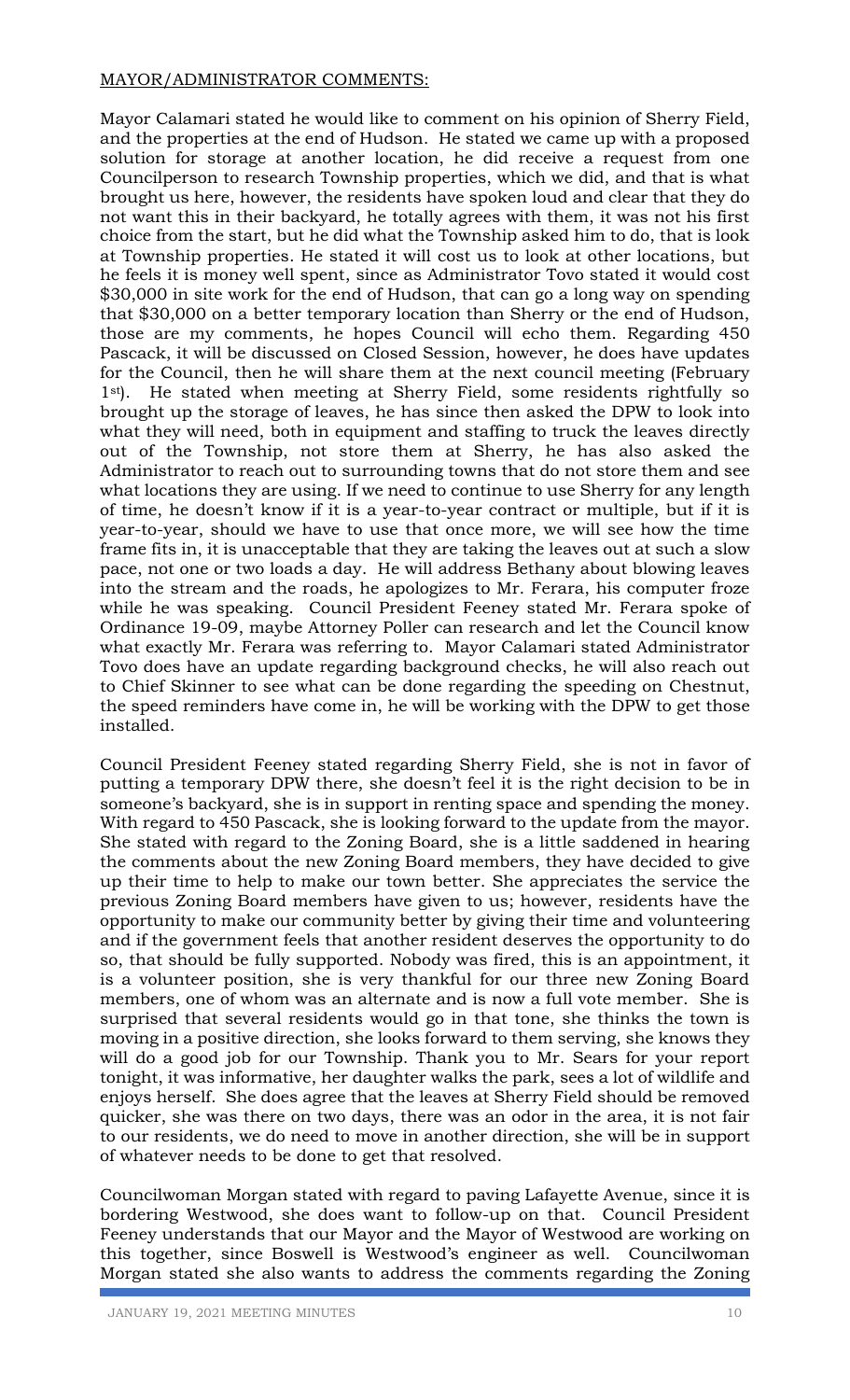Board, she doesn't have any investment other than being a resident in this town. She doesn't know any of the residents personally that were put in the Zoning Board positions, we did receive their resumes, the words "fresh eyes" is being thrown to Councilman Cumming, she doesn't see anything wrong with that. She stated we have residents who were appointed, their time was up, it is time to see if there are other people interested and given the same opportunity to make a difference in this town, they call home. She stated a comment was made that she feels is missing the mark, they are still residents and there is nothing to support or indicate that they would prefer multi-dwellings based on their background, that comment was made by Mr. Udina, she is sorry but she has to regretfully disagree, nothing at all, in any way says that they would prefer multidwellings or anything that would support contractors coming in, that statement has no value, as far as she is concerned, that is not fair. She does appreciate that people are interested, it is not easy to volunteer your time for a town, and face the music, she applauds those who are still willing to do that, so she thanks the Zoning Board incumbents who did a great job, when their time is up the next people are up, if there are more people interested it will be their turn, there was no ill will or undermining stuff going on. She stated with regard to Sherry Field, she was trying to look at it, a lot of extra work was needed, we did put pressure on the mayor, saying we didn't want to rent space, find something that we already owned, thinking we would be saving money, having the best interest of the town, although we didn't have the full picture. She stated residents did call her, she went down herself, alone, to see the space at Sherry Field, she didn't truly understand the impact that it would have on the life of residents that live in that area. Her children use Sherry Field for recreation, they come, go play their games, but living in it, all day long, seeing some of the results of our decision, the pressure we put on the mayor made her think differently of the decision, that was not the mayor, that was three members of the Council who were saying to use town owned land, prior to having this information, seeing it firsthand, her apologies on that. Regarding background checks, she has been asking Administrator Tovo to find out how we can get this done, she does think to answer Mr. Ullman's question, it should extend to all adult volunteers, that is her personal opinion. She stated Mr. Ullman made an excellent suggestion regarding utility companies cutting down trees, she has seen them chop down trees, leaving them vulnerable for the next storm, they do need to be cut around wires, maybe the Green Team can develop some kind of understanding or guidelines for the utility companies to follow before they cut the trees, making them vulnerable and weak for the next storm, or look awful.

Administrator Tovo stated with regard to the condition of Lafayette Avenue, we have instructed our engineer to work with Westwood for a NJDOT paving grant for that roadway, if we are successful, we should have funding sometimes later in 2021, hopefully paving Spring of 2022. With regard to background checks we have an agreement with JDL, which services USA Baseball, it would be \$25.00 per person, it would be all volunteers that have any supervisory or oversight of those under the age of 18, including nationwide sex offender registry.

Councilman Cascio stated he has a complaint, once he is recognized there always seems to be a technical issue, regarding the DPW down at Sherry Field and on Township properties, he would like the residents to know that was not our first intention, we tried to go out to other municipalities, contacted both Westwood and Paramus, we were told they were not interested. He stated the other option was to use our own land, the structures would be temporary, we were assured by the Administration that would be the case, we also spoke about having impervious surfaces, which is by the Dog House. Regarding 450 Pascack, no one wants big development to come in, he hopes the new members of the Zoning and Planning Boards have that same feeling, keeping the character of the town as much as we possibly can. He stated with regard to the background checks, he believes Councilwoman Morgan has information on resources to background checks that would be a low cost to everyone. With regard to cutting down trees, everyone needs a permit, arborist certification or town engineer, to go out and see that the tree needs to be actually cut down, then replaced. Mr. Sears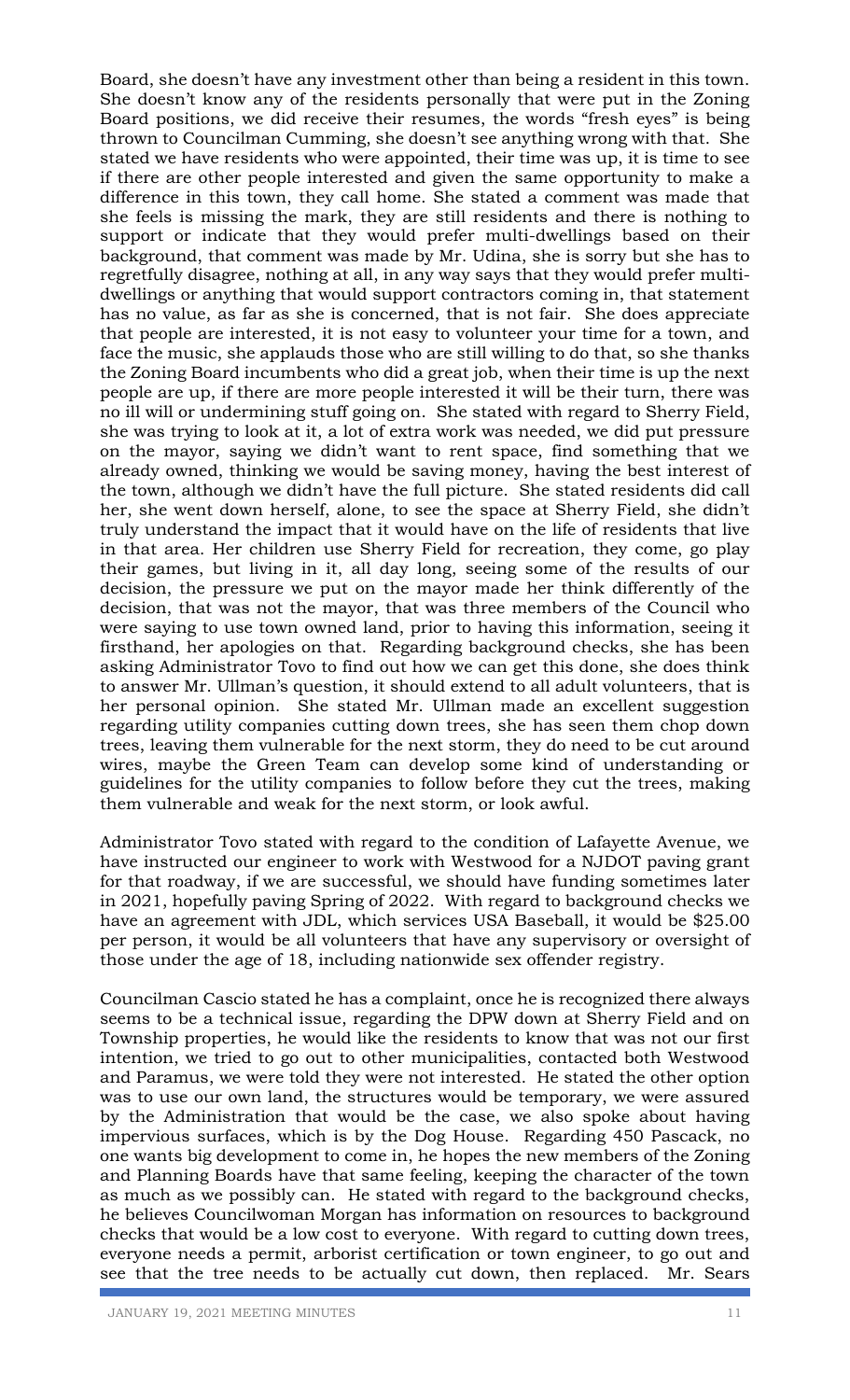indicated there are residents that cut down trees that do not have permits, especially on weekends, those persons should be fined, this needs to be enforced by the Administration.

Councilman Cumming stated regarding the Zoning Board Appointments, the terms were up, we did keep one incumbent, it was difficult but he thinks he was the spokesman, although he was not alone because other councilmembers voted yes, but he happened to use the expression "fresh eyes" which worked at the time. He is extremely concerned with maintaining the residential character of our Township, which we all love dearly, with strict adherence to the Master Plan, which is very important for the protection of trees. He stated he is a certificated tree hugger, having the degree, so protection of trees, promotion of open space and heartland is going to be more important as it is in any growing community, everything that was mentioned tonight he agrees with. He stated he is very grateful the mayor could drive him down to the field to see the leaves and so on at Sherry. He thinks the new appointees to the Zoning Board will be aggressive in advancing these tools for us, no one was fired from the Zoning Board, their terms expired, that is like when older members were replaced by Mr. Goetz and Mrs. Grimaldi, we thank them for their service, they did an excellent job, but new people also are available, have time and are willing to give up their time, which is marvelous, the dedication to the Township and the preservation of the residential character of our Township, that is what it is all about.

Councilman DeSena stated in October the Mayor, himself, and Councilman Cumming were supposed to meet at Sherry Field to go over the possibility of utilizing that, the meeting was canceled by the mayor, never rescheduled. He stated the Council President hosted a meeting with the residents, the rest of the Council was not advised. Council President Feeney stated she did not host a meeting, she did not call a meeting, that is not accurate. Councilman DeSena stated we had meeting, the residents asked him to go down on Saturday, we met, we were told that they had seen a plan by Boswell, which he as a Councilman still has not seen that plan, he doesn't know about the rest of the Council, but he is glad the residents did get to see it. He stated Mayor Arroyo of Westwood and the rest of the Council that attended the meeting stated they were never informed of our need to host the DPW there. Mayor Arroyo promised him that he would speak to Mayor Calamari, all three of us were standing there, that they would be more than willing to accept our DPW at their location and make it work. That was his number one choice since day one, was to use Westwood or a surrounding town on a temporary basis, so we didn't have to build any structures or utilize any Township taxpayers' funds to build these temporary structures, he was also in favor of putting the two sheds on the former red house on Washington Avenue, which is where the DPW had their garages, we rented the house, but we did not rent the garages out, DPW used to use those garages for storage. Regarding the leaf piles, three years ago, former Council sat here, asked the Administration to look at different methods of composting, it is in the minutes, talking about not putting the leaves at Sherry Field and coming up with different alternatives, it is an election year so we are going to look at it. With regard to 450 Pascack Road, he welcome Attorney Poller's comments, since the last meeting we have not heard anything, he thanked Mr. Sears for his presentation. He hopes Councilman Cumming takes up the fight, last year while he served on the Planning Board, we asked for an entire year for the status of the fines for Hudson Street cut down, and the Ridgewood Road cut down, we never received any information, he hopes Councilman Cumming takes up that fight and find out how all those trees got cut without any permits. Regarding Mr. Ullman's comment on the firehouse status, he cannot give a status on the firehouse he is no longer invited, he was on the committee, but he was removed and not told so. He was down at Sherry Field today before the meeting, the smell is disgusting, he feels sorry for the people that live there, something needs to be done. The DEP does state it is a two-week maximum, we are well over two weeks down there, it is months and months. Two years ago, he asked the Administration to look at Discretionary Aid Grant from the DOT Local Aid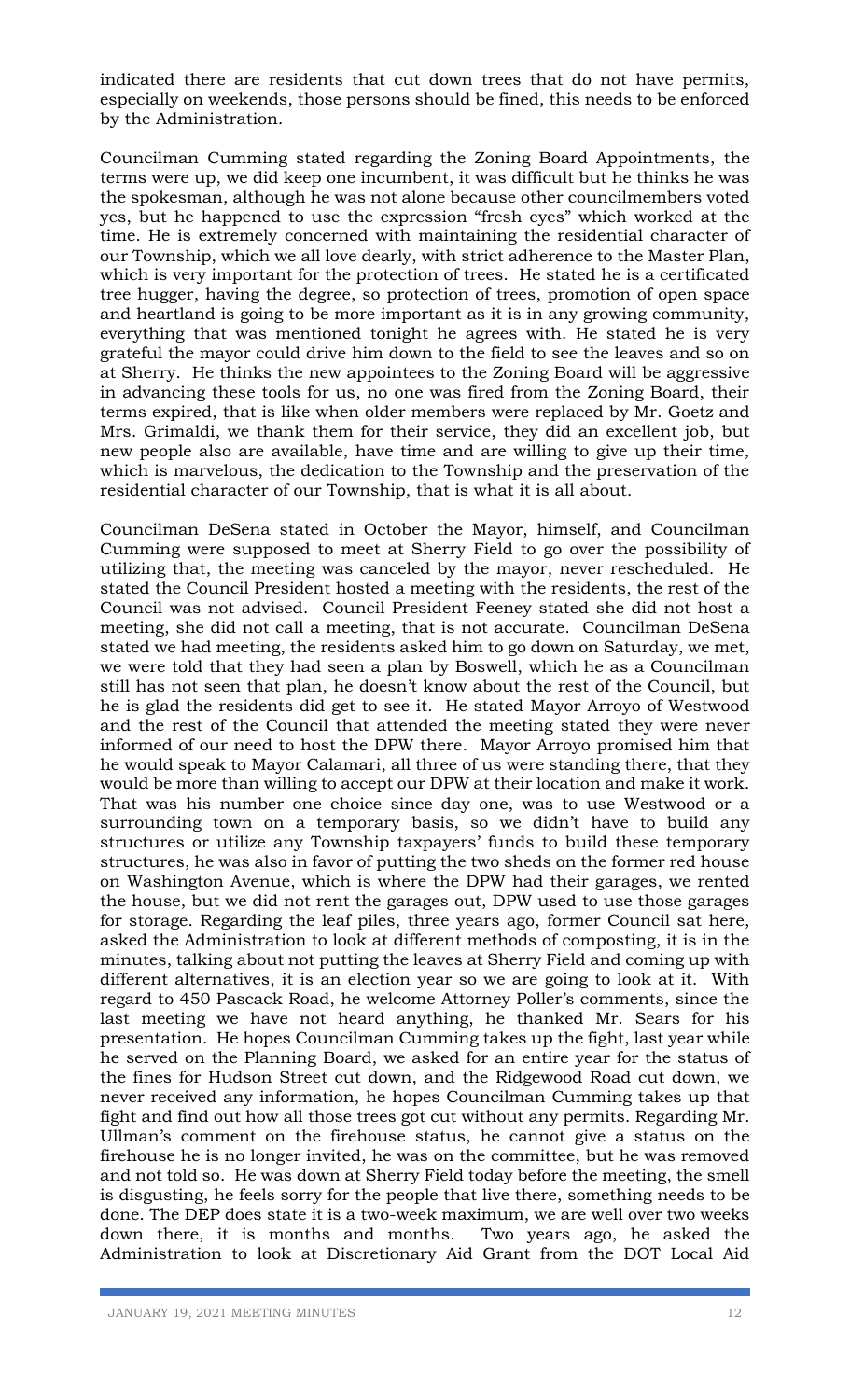Department to pave Lafayette, he was told it was being looked at, Boswell is our engineer and he is glad that is being done finally.

Council President Feeney stated she wants to clarify a few points, on January 7th the entire Council received an email from the resident at 107 Cosman Street saying the mayor was going to meet them at Sherry Field, she did not call, or publicize the meeting at Sherry Field. She stated the Administration did a phenomenal job bringing several, more than 10 locations, including Bethany to put the temporary DPW, it has been transparent, they told the truth about what is going on, that needs to be said, she has been completely transparent and honest in everything she has done.

Councilwoman Morgan stated a few residents did call her on her cell phone, to tell her how they were feeling, what was going on, so after work she went down personally. She did not know that you guys had met, that you went down there. The residents did tell her that the mayor went down there, there was no secret meeting.

Council President Feeney stated that Council received the email on January 7th, where the residents informed us of what going on, there was nothing secret or private.

Attorney Poller regarding 450 Pascack, he stated at the last meeting he would speak to the Planner, not the Planning Board, he wants to make that clear, he has no authority to talk to the Planning Board. He has spoken to the Planner at length, as well as the mayor. There is going to be a discussion in Closed Session, the Mayor will be presenting some options. Mr. Ullman asked for some clarification on the tax issue with regard to the Viviano property, it is true he did ask for the resolution to be pulled for several reasons, first of all, someone made the remark at a public meeting that they could not believe that the taxes were paid, he thought that was an interesting comment, if there was any factual foundation to that. He did contact the Tax Collector, the taxes were paid, the remark was totally wrong, it was based on estimated tax bill. He stated everyone receives their tax bills, which includes not only the current year but includes the first two quarters of the following year, it was an estimated payment, it was \$12,000 and it was made. The Tax Assessor is the authority who determines whether something is a farmland, not a farmland, qualification, things of that nature, he understands there are some questions on that, he will get to that in a second. He stated he also wanted to find out if there was a possibility of taking a look at that tax refund and possibly not giving a refund now if he could convince the owner or attorney that there are also alternatives to that, he did explore a couple with him, he does have something to present, he wants to make it clear, it is their money, it is \$12,000, it is not Township money, we are not giving that money, it is not our money, these are extra taxes that were paid over and above what should have been under the Farmland Assessment. He knows that the Tax Assessor been taking a little bit of heat, he supposes, what is the Tax Assessor doing, bringing them in, telling him what he has to do and what he doesn't have to do, he wants to read something of what a Tax Assessor is from the State Tax Assessors Manual, so everyone understands: *The assessor occupies a unique position within the framework of local government. Assessors, though selected and appointed by municipal officials, are public officers whose duties are imposed by and defined in State law. When assessing property for taxation, the assessor performs a governmental function as an agent of the*  Legislature. The position of assessor takes on a judicial quality in determining *taxability and assessments of property. In discharging these duties, an assessor is not subject to the control of a municipality. The intent is that assessors, like judges, should be free to perform their duties without fear of local retaliation and should be immune from pressure and harassment.* He read this to give Council an idea of what an assessor is, what his relationship is, he is appointed by the municipality, but his obligations, responsibility and duties is really not the municipality. Again, those are monies that are refundable to the property owner.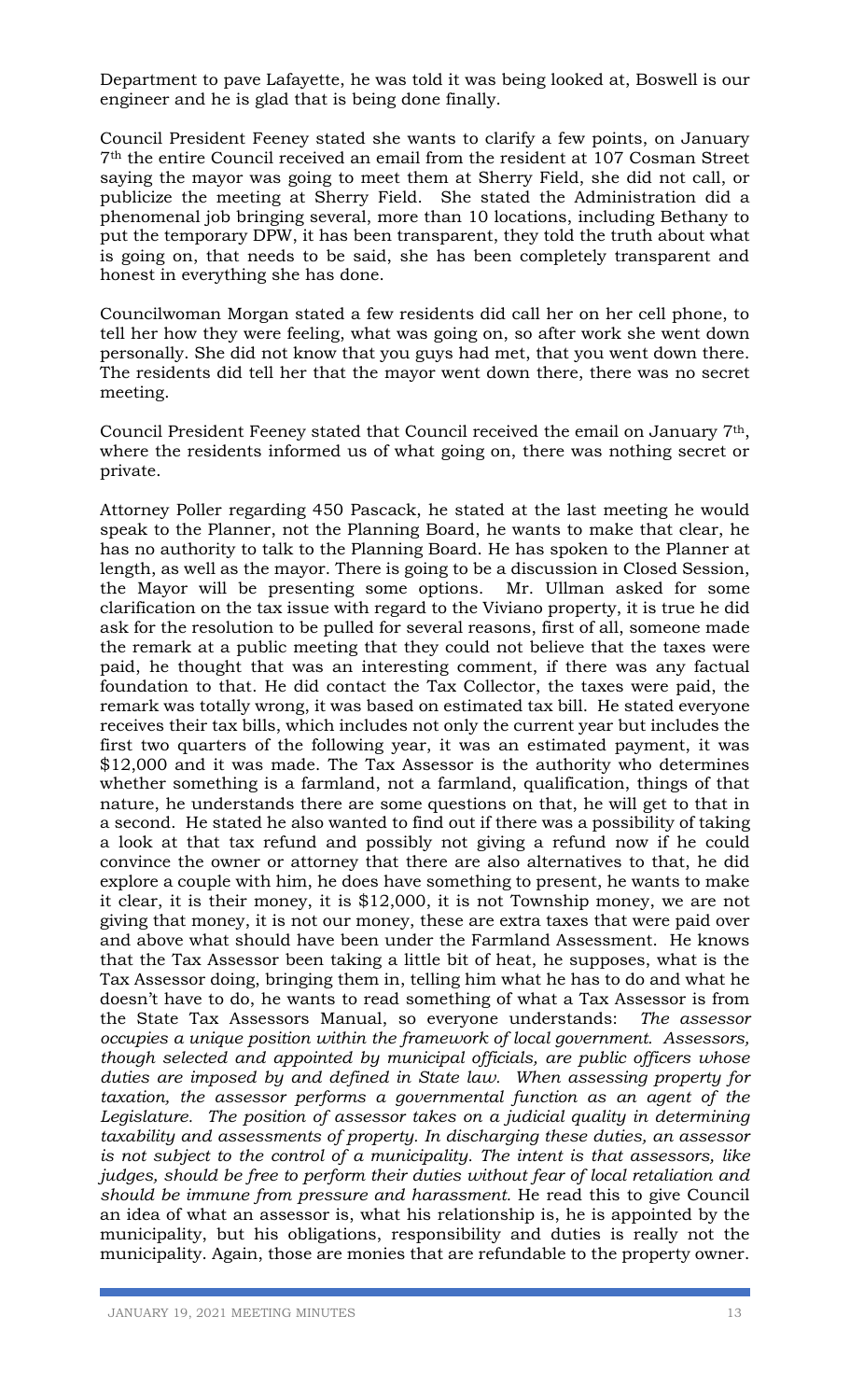With regard to the Tree Ordinance, a year ago when this ordinance was put into effect a lot of time went into it, there was a committee, investigation, other towns were looked at. There is a lot of meat on the ordinance, he has no problem updating the ordinance, it is a great thing, trees should be protected, he is willing to explore that. There are many things in the Tree Ordinance, but he thinks you will find builders tend to quickly come in on a Saturday and take down trees, it is always a catch-up, unfortunately, even if you have a good Code Official. He asked if the Green Team wants to suggest any changes, any modifications, he is sure the Mayor and Council will be receptive to that.

Councilman Cumming stated in his previous employment he had the same problem, contractors are well aware that Code Officials are not employed to work on Saturdays, they will run in, cut some trees and run out. He stated the only thing we can do, it is not the perfect answer, residents call the police, permits are given out, posted at the home, but we do need to look into this some more.

Council President Feeney asked what is the status of the bocce ball court? Mayor Calamari replied we have a new Recreation Coordinator who started January 1st , he is looking at it with a "fresh set of eyes" he understands there is a need for it, it has not been forgotten, it is on his radar. He stated he is not sure why Councilman DeSena had to inform the residents that this is an election year, but that should be telling that he felt it necessary to bring that out, he does his job every day, he is not worried about elections.

**ORDINANCES** 

Adoption, 2<sup>nd</sup> Reading: None

Introduction, 1<sup>st</sup> Reading: None

RESOLUTIONS/CONSENT AGENDA

The following items have been determined to have the unanimous consent of Council and will be enacted in one motion. Should any item require independent consideration, any Council Member may have such item removed from the Consent Agenda.

Council President Feeney asks, does anyone have any resolution(s) to be removed from consent agenda for discussion?

Councilman DeSena requested Resolution No. 21-134 be removed for discussion, he also would like to pull Resolutions No. 21-144 and 21-145, and have Attorney Poller explain what the Developer's Agreement had then, that they do not have now.

A motion was made by Council President Feeney, seconded by Councilwoman Morgan, to approve the Consent Agenda, with the exception of Resolutions No. 21-134, 21-144 and 21-145.

Ayes: Councilmen Cascio, Cumming, DeSena, Councilwoman Morgan, Council President Feeney.

Nays: None.

Resolution No. 21-135 Authorize refund of engineering escrow monies, B2507.01/L11, 43 Gabriel Way, in the total amount of \$34.00

WHEREAS, Nicolino & Janel Nese posted engineering escrow monies for work on Block 2507.01, Lot 11, 43 Gabriel Way; and

WHEREAS, the Construction Code Official has issued approval, C.O. 17-539, dated 12/28/20; and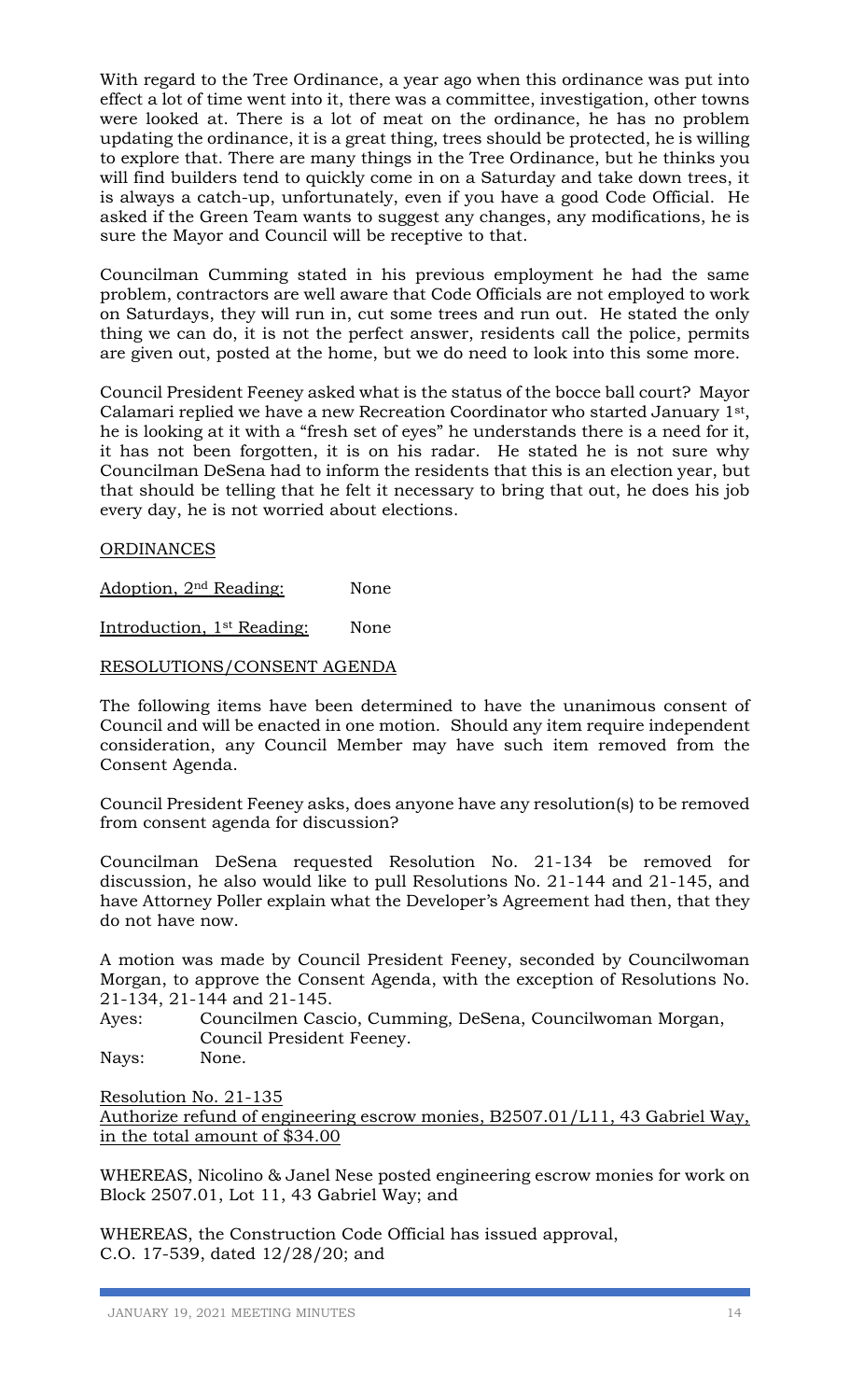NOW, THEREFORE, BE IT RESOLVED, that the Township Treasurer of the Township of Washington is authorized to refund the balance of engineering escrow in the amount of \$34.00 to the above.

CERTIFICATION OF AVAILABILITY OF FUNDS

As required by N.J.S.A. 40a:4-57, N.J.A.C. 5:30-14.5 and any other applicable requirements, I, John Corcoran, Chief Financial Officer of the Township of Washington, have ascertained the availability of funds for such services as determined in the Township's escrow account; PROJECT ID: *NESE000002* Total Certified Amount Not to Exceed: \$34.00; John Corcoran, CMFO

Resolution No. 21-136

Authorize refund of engineering escrow monies, B4309, L1, 421 Walnut Street, in the total amount of \$807.25

WHEREAS, Keith and Jaclyn Bott posted engineering escrow monies for a project on premises known as Block 4309, Lot 1, 421 Walnut Street; and

WHEREAS, they have terminated their proposed project and are requesting that escrow be refunded; and

WHEREAS, outstanding invoices due the Township Engineer, as per his correspondence dated 1/8/2021, have been encumbered for payment; and

NOW, THEREFORE, BE IT RESOLVED, that the Township Treasurer of the Township of Washington is authorized to refund the balance of the escrow monies in the amount of \$807.25 to the above.

CERTIFICATION OF AVAILABILITY OF FUNDS

As required by N.J.S.A. 40a:4-57, N.J.A.C. 5:30-14.5 and any other applicable requirements, I, John Corcoran, Chief Financial Officer of the Township of Washington, have ascertained the availability of funds for such services as determined in the Township's escrow account; PROJECT ID: BOTT000001 Total Certified Amount Not to Exceed: \$807.25; John Corcoran, CMFO

Resolution No. 21-137

Authorize refund of engineering escrow monies, B4421, L21, 343 Calvin Street, in the total amount of \$501.25

WHEREAS, Paul Hulburt posted engineering escrow monies for work on Block 4421, Lot 21, 343 Calvin St.; and

WHEREAS, the project falls within the guideline where neither a Certificate of Occupancy nor a Certificate of Acceptance is needed; and

WHEREAS, the outstanding invoice, dated 12/31/20, from the Township Engineer has been encumbered for payment; and

NOW, THEREFORE, BE IT RESOLVED, that the Township Treasurer of the Township of Washington is authorized to refund the balance of escrow in the amount of \$501.25 to the above.

CERTIFICATION OF AVAILABILITY OF FUNDS

As required by N.J.S.A. 40a:4-57, N.J.A.C. 5:30-14.5 and any other applicable requirements, I, John Corcoran, Chief Financial Officer of the Township of Washington, have ascertained the availability of funds for such services as determined in the Township's escrow account; PROJECT ID: HULBURT001 Total Certified Amount Not to Exceed: \$501.25; John Corcoran, CMFO

Resolution No. 21-138

Authorize refund of permit fee to the Boy Scouts of America for the use of the Senior Center due to pandemic in the total amount of \$150.00

WHEREAS, the Boy Scouts of America Troop 321/Lisa Valas paid a permit fee of \$150.00 for use of the Township Senior Center; and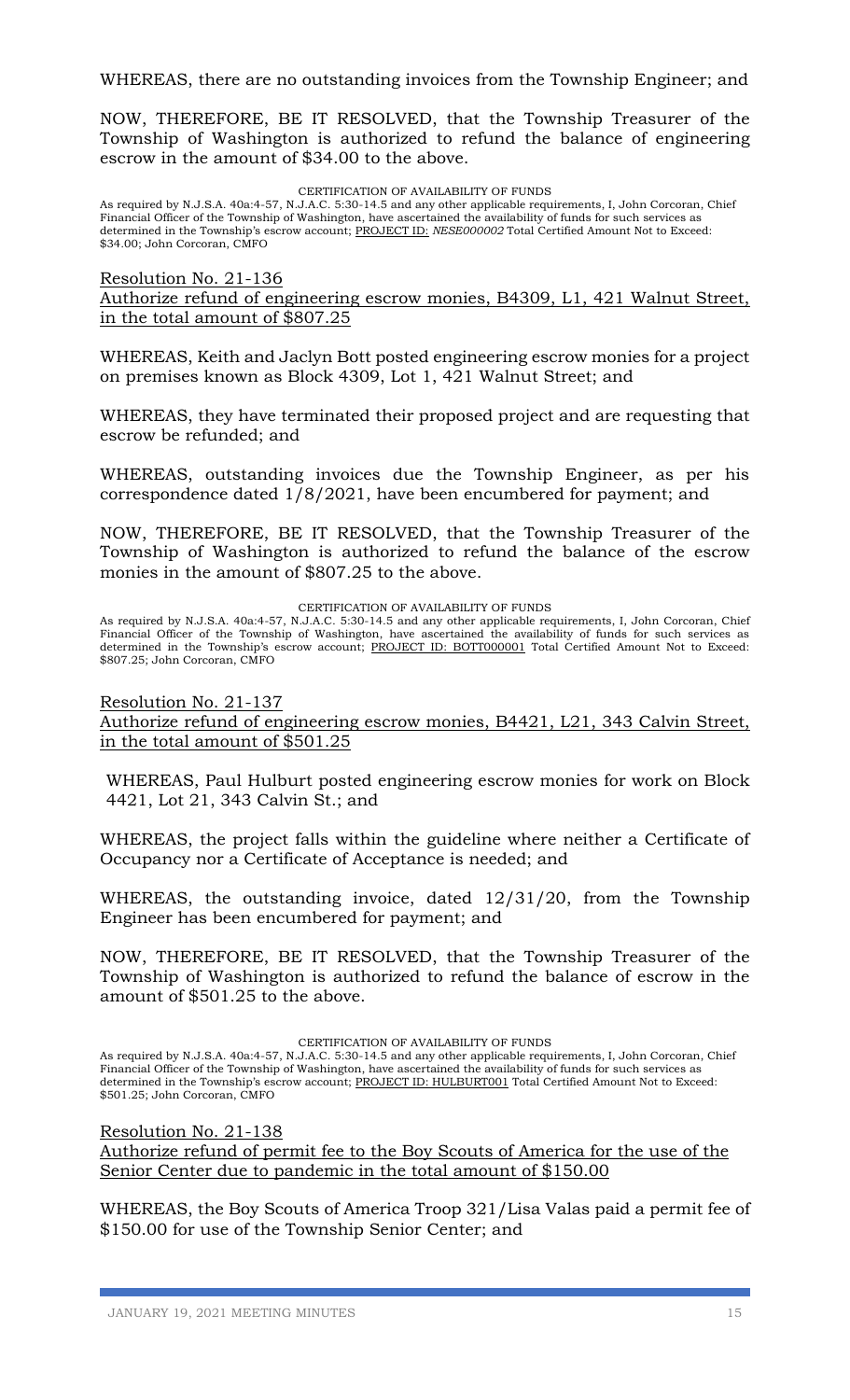WHEREAS, due to the Township's pandemic protocol, the Senior Center is closed for use, and, therefore, the Boy Scouts of America Troop 321 is requesting a refund of their fee; and

NOW, THEREFORE, BE IT RESOLVED, that the Township Treasurer of the Township of Washington is authorized to refund the above in the amount of \$150.00.

Resolution No. 21-139 Authorize refund of engineering and soil movement fees, B2322/L5, 411 Hoover Avenue in the amount not to exceed in total \$327.75 \$269.25

WHEREAS, Pool Town, Inc. posted engineering escrow monies (on behalf of Opalka) for work on Block 2322, Lot 5, 411 Hoover Ave., and Justin Opalka posted soil movement escrow for the same project; and

WHEREAS, the Construction Code Official has issued approval, C.O. 20-183, dated 11/19/20; and

WHEREAS, the outstanding invoices, dated 12/28/20, from the Township Engineer, have been encumbered for payment; and

NOW, THEREFORE, BE IT RESOLVED, that the Township Treasurer of the Township of Washington is authorized to refund the balance of engineering escrow in the amount of \$225.25 to Pool Town, Inc. and the balance of soil movement escrow in the amount of \$102.50 to Justin Opalka.

CERTIFICATION OF AVAILABILITY OF FUNDS

As required by N.J.S.A. 40a:4-57, N.J.A.C. 5:30-14.5 and any other applicable requirements, I, John Corcoran, Chief Financial Officer of the Township of Washington, have ascertained the availability of funds for such services as determined in the Township's escrow account; PROJECT ID/ENG: OPALKA0001; not to exceed \$225.25 and PROJECT ID/SOIL: OPALKA0002; not to exceed \$102.50; John Corcoran,

Resolution No. 21-140

Authorize the Township Administrator to advertise for Request for Qualifications for a Municipal Grant Writer

WHEREAS, the Township of Washington has the need and requirement to advertise for RFQ's for a Municipal Grant Writer; and

WHEREAS, the Township Council wishes to adopt a resolution to authorize the advertisement for bids; and

NOW, THEREFORE, BE IT RESOLVED, by the Township Council of the Township of Washington, hereby authorizes the advertisement for bids by the Township Administrator.

Resolution No. 21-141 Authorize the Township Administrator to advertise for Request for Qualifications for Architectural Services

WHEREAS, the Township of Washington has the need and requirement to advertise for RFQ's for Architectural Services; and

WHEREAS, the Township Council wishes to adopt a resolution to authorize the advertisement for bids; and

NOW, THEREFORE, BE IT RESOLVED, by the Township Council of the Township of Washington, hereby authorizes the advertisement for bids by the Township Administrator.

Resolution No. 21-142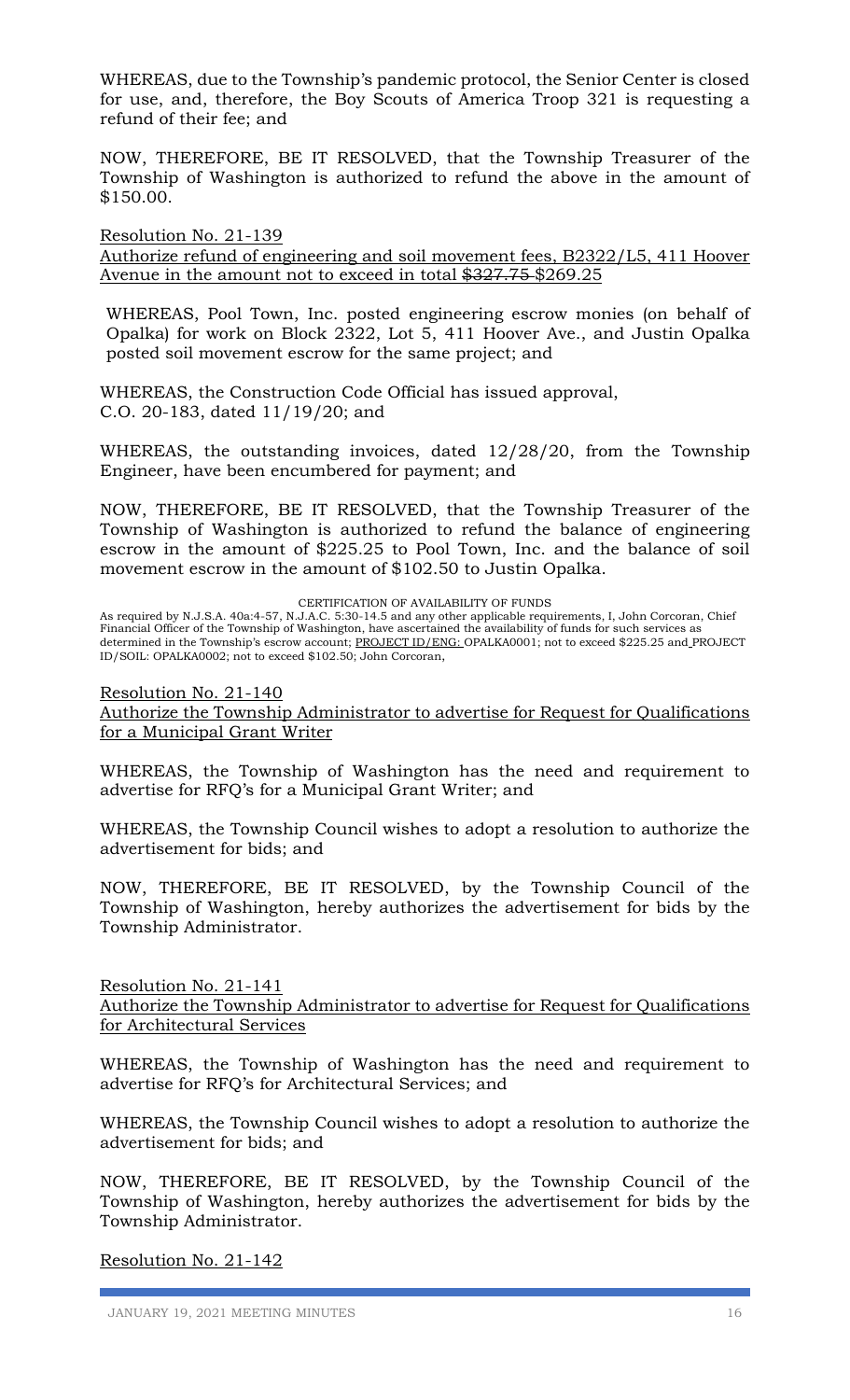Authorize the Township Administrator to advertise for bids for Recycling, Curbside Collection

WHEREAS, the Township of Washington has the need and requirement to advertise for bids for Recycling-Curbside Collection Services; and

WHEREAS, the Township Council wishes to adopt a resolution to authorize the advertisement for bids; and

NOW, THEREFORE, BE IT RESOLVED, by the Township Council of the Township of Washington, hereby authorizes the advertisement for bids by the Township Administrator.

Resolution No. 21-143

Authorize the Township Administrator to advertise for bids for Disposal of Vegetative Waste

WHEREAS, the Township of Washington has the need and requirement to advertise for bids for the Disposal of Vegetive Waste; and

WHEREAS, the Township Council wishes to adopt a resolution to authorize the advertisement for bids; and

NOW, THEREFORE, BE IT RESOLVED, by the Township Council of the Township of Washington, hereby authorizes the advertisement for bids by the Township Administrator.

Resolution No. 21-146 Authorize agreement with BCUA, Certified Recycling Professional to prepare annual Recycling Tonnage Report

WHEREAS, the Uniform Shared Services and Consolidation Act (N.J.S.A. 40A:65-1 et seq.) promotes the broad use of shared services as a technique to reduce local expenses funded by property tax payers; and

WHEREAS, the Uniform Shared Services and Consolidation Act (N.J.S.A. 40A:65-1 et seq.) allows for any local unit to enter into an agreement with any other local unit or units to provide or receive any services that each local unit participating in the Agreement is empowered to provide or receive within its own jurisdiction; and

WHEREAS, the Bergen County Utilities Authority (the "BCUA") provides the following service which is needed by the Township of Washington (the "Township"): the submission of annual recycling tonnage reports to the New Jersey Department of Environmental Protection prepared by a certified recycling professional ("CRP"); and

WHEREAS, the BCUA and the Township seek to enter into a shared services agreement to memorialize the respective responsibilities of the BCUA and the Township in connection with the service described above;

NOW, THEREFORE, BE IT RESOLVED, by the Township Council of the Township of Washington, that the Township approves of the proposed shared services agreement as referenced herein between the Township and the BCUA, a copy of which is on file with the Township;

BE IT FURTHER RESOLVED that the mayor is hereby authorized to execute the subject shared services agreement with the BCUA for the above stated purpose.

### RESOLUTIONS REMOVED FROM CONSENT AGENDA: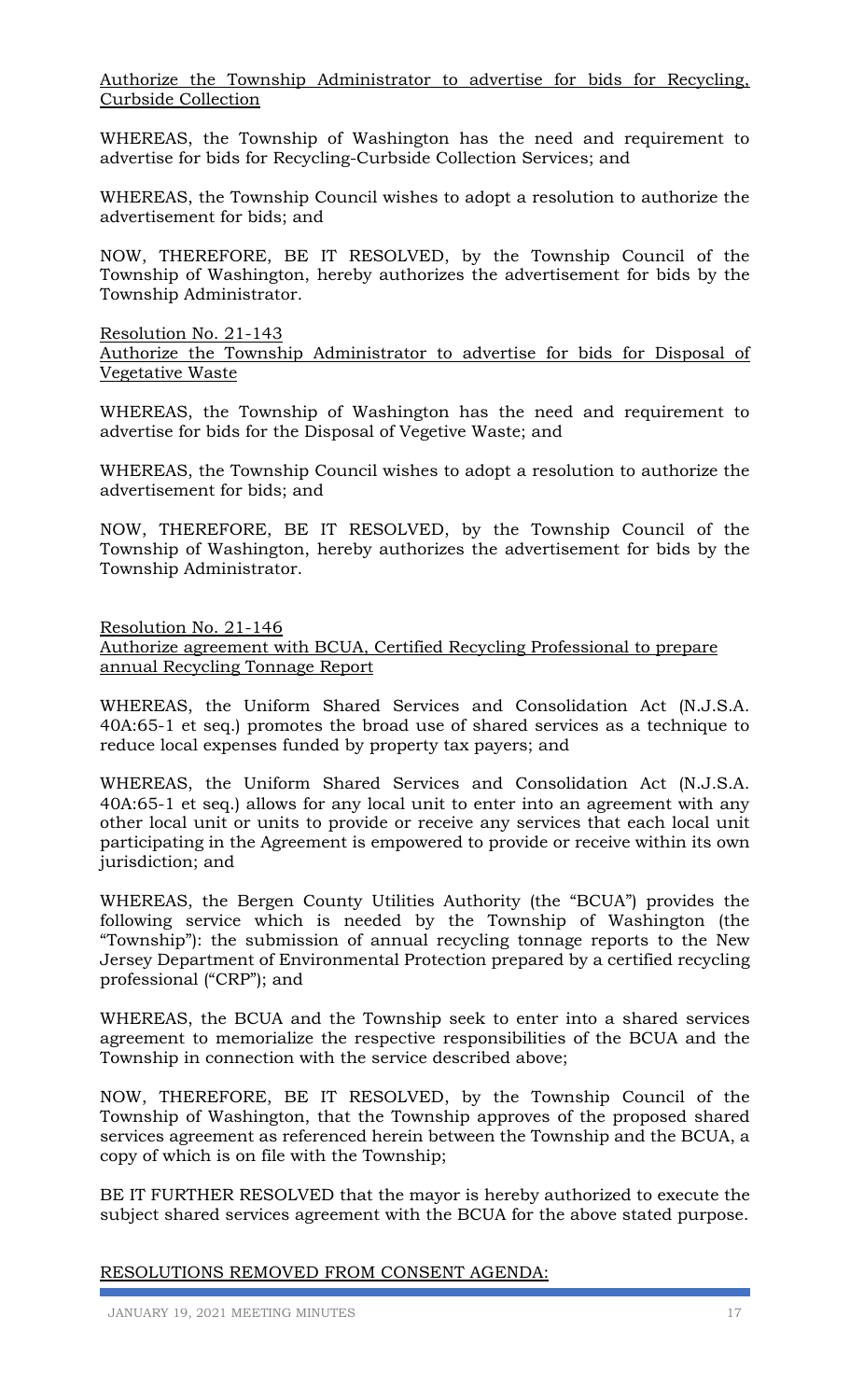A motion was made by Council President Feeney, seconded by Councilwoman Morgan, Resolution No. 21-134.

## Discussion:

Councilman DeSena stated on the PO listing page 3, Robbie Conley Architects there are two charges, one for postage for \$1,023 and one for permit docs \$1,496.86, can Administrator Tovo explain what those are for? Administrator Tovo replied he would have to double check that, they came in a while ago, it may for postage to mail/submit documents/bid specs/plans to the State, he will check on the permit docs. Councilman DeSena stated Administrator Tovo stated mailed, is that to the State or recipients of the bids, shouldn't the plan/bid set price cover that cost, using that budget that we collected to pay for that? Administrator Tovo replied he doesn't believe it was the recipients, there is a requirement to mail it out, he will clarify it, it may be a bill that got lost in the shuffle. Councilman DeSena stated on page 5, there is an invoice for SDS Contracting for handicap paving in the amount of \$27,030, for various roadway improvements for 19-17, what is that for? Administrator Tovo replied that is for the paving of the parking at Memorial Field, it was already charged, this is the actual payment. Councilman DeSena stated on page 5, there are two for Boswell Engineering for the road program, as well on one on the bottom of page 6, there is another one for Boswell for road paving, the road paving program cost us over \$80,000, more than 10% of what we paid the contractor to pave the streets, he did ask for the reports at the last meeting, which he has not received to date. Council President Feeney stated it states various improvements. Councilman DeSena stated it says Road Program, 18-06, Various Improvements 17-04, the other one is Various Improvements Road ADA Grant. Council President Feeney stated correct, but the other ones don't say roads. Councilman DeSena stated taking out the \$6,000 we have spent over 10% of what we paid to pave the roads to Boswell for inspection for a mill and fill project, can Council have the backup. Administrator Tovo stated he did request that information from Boswell, the details and inspection reports, he has not yet received it, most towns run around 10% for engineering and inspection. Councilman DeSena stated the Township has never spent that much on our road program in the past, not on mill and fill projects, that would be for a whole rebuild, ripping the whole street. Council President Feeney asked that the documents be provided to Council.

Councilman DeSena stated on page 7, Environmental Renewal, is that who was hired to take the leaves out of Sherry Field? Administrator Tovo replied that is correct, each day a different amount of load is taken out.

Councilman DeSena stated on page 9, Whalen & Ives, he believes this is mischarge, it was charged to DPW Radio Expense and Equipment purchases, was this mis-coded? Administrator Tovo replied yes, he will make sure it is coded correctly.

Ayes: Councilmen Cascio, DeSena, Cumming, Councilwoman Morgan, Council President Feeney. Nays: None.

Resolution No. 21-134 Authorize payment of bills December 17, 2020 to January 14, 2021

BE IT RESOLVED, by the Township Council of the Township of Washington as per Ordinance No. 19-25, § 7-61 Payment of claims; expenditures, the list of claims below have been reviewed and approved by the Department Head, Township Administrator, Mayor and Chief Financial Officer; and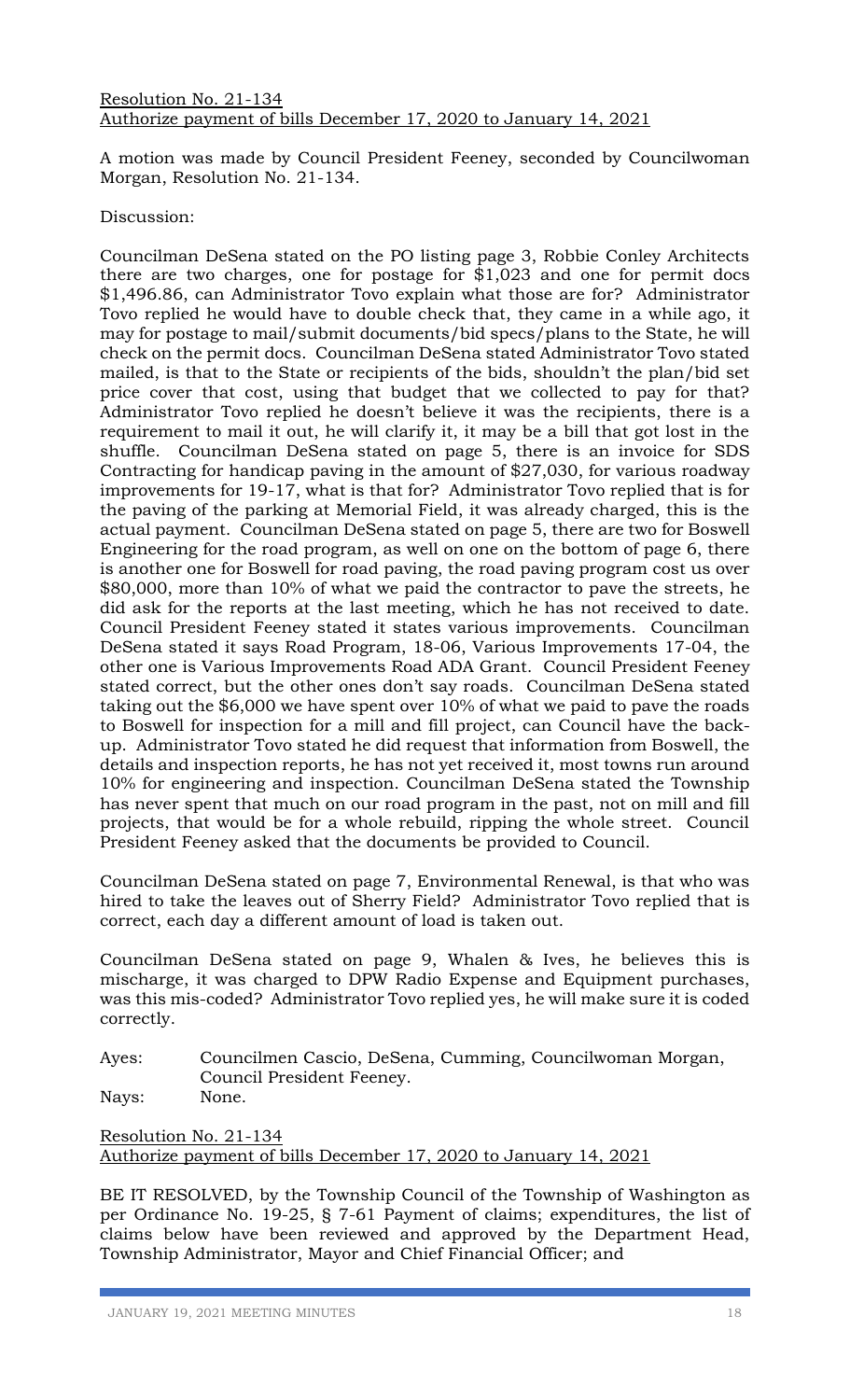BE IT FURTHER RESOLVED, that the Treasurer is hereby authorized to pay the following list of bills, representing the time frame of 12/17/20 to 1/14/21**:**

|       |                     | <b>GRAND TOTAL:</b> | \$1,225,897.59 |
|-------|---------------------|---------------------|----------------|
| TOTAL | <b>Escrow Trust</b> | \$25,929.75         |                |
| TOTAL | Trust Fund          | \$2,450.03          |                |
| TOTAL | Grant Fund          | \$3,246.35          |                |
| TOTAL | Animal Control      | \$0.00              |                |
| TOTAL | Capital Fund        | \$887,400.90        |                |
| TOTAL | 2021 Current        | \$109,310.48        |                |
| TOTAL | 2020 Reserve        | \$227,560.08        |                |
|       |                     |                     |                |

BE IT FURTHER RESOLVED, that the following claims have been paid by the Treasurer prior to the Bill List Resolution, as per Ordinance No. 19-25, since the last bill list was submitted:

|              | TOTAL STATE OF NJ-HEALTH BENEFITS PLAN        | \$73,498.27    |
|--------------|-----------------------------------------------|----------------|
|              | TOTAL WESTWOOD REGIONAL BD OF EDUCATION       | \$2,199,951.00 |
|              | TOTAL   DELTA DENTAL PLAN OF NEW JERSEY       | \$5,037.09     |
|              | TOTAL   PRINCIPAL LIFE INSURANCE CO.          | \$216.84       |
|              | TOTAL   TOWNSHIP OF WASHINGTON PUBLIC LIBRARY | \$51,568.50    |
| <b>TOTAL</b> | CORELOGIC - TAX REFUND DEPT.                  | \$17,168.70    |
|              | TOTAL ST PETERS MAR THOMA CHURCH              | \$6,641.14     |
|              | <b>TOTAL:</b>                                 | \$2,354,081.54 |

| <b>Vendor Name</b>             | <b>Description</b>                    | <b>Amount</b> | <b>Check Id</b> |
|--------------------------------|---------------------------------------|---------------|-----------------|
| <b>VERIZON WIRELESS</b>        | <b>2020 CELLPHONES FOR DEPT HEADS</b> | 343.46        | 39506           |
| <b>VERIZON WIRELESS</b>        | WIRELESS POLICE DEPT                  | 566.45        | 39506           |
| RICOH USA, INC                 | <b>BUILDING COPIER LEASE</b>          | 98.40         | 39551           |
| RICOH USA, INC                 | <b>BUILDING COPIER LEASE</b>          | 196.80        | 39551           |
| RICOH USA, INC                 | POLICE COPIER LEASE                   | 135.36        | 39551           |
| RICOH USA, INC                 | POLICE COPIER LEASE                   | 135.36        | 39551           |
| RICOH USA, INC                 | POLICE DEPARTMENT COPIER LEASE        | 141.83        | 39551           |
| RICOH USA, INC                 | <b>CLERK'S OFFICE PRINTER</b>         | 83.89         | 39551           |
| ACTION DATA SERVICES INC.      | 2020 PAYROLL PROCESSING               | 283.57        | 39539           |
| ACTION DATA SERVICES INC.      | 2020 PAYROLL PROCESSING               | 302.37        | 39539           |
| BERGEN COUNTY UTILITIES AUTH   | 2020 DUMPING & RECYCLING TAX          | 114.27        | 39515           |
| BERGEN COUNTY UTILITIES AUTH   | 2020 DUMPING & RECYCLING              | 2,515.84      | 39515           |
| NESTLE WATERS NORTH AMERICA    | 2020 - BOTTLE WATER DELIVERY          | 57.51         | 39559           |
| <b>OPTIMUM</b>                 | DMF CABLE SERVICE 12/08-1/7/21        | 116.40        | 39533           |
| <b>GLD ASSOCIATES, INC</b>     | <b>GRANT WRITING &amp; CONSULTING</b> | 2,500.00      | 39560           |
| ATLANTIC COAST FIBERS, LLC     | RECYCLING-2020                        | 2,030.70      | 39562           |
| AVAYA, INC./ CIT               | 2020-TELEPHONE LEASING                | 498.80        | 39512           |
| AVAYA, INC./ CIT               | 2020-TELEPHONE LEASING                | 498.80        | 39512           |
| INTERGLOBE COMMUNICATIONS INC  | TELEPHONE -2020                       | 934.50        | 39564           |
| INTERGLOBE COMMUNICATIONS INC  | <b>COURT CLERK TELEPHONE - 2020</b>   | 549.24        | 39564           |
| INTERGLOBE COMMUNICATIONS INC  | TELEPHONE - 2020                      | 2,536.88      | 39564           |
| FIRE AND SAFETY SERVICES, LTD. | <b>ENGINE BRAKE</b>                   | 840.00        | 39511           |
| FIRE AND SAFETY SERVICES, LTD. | <b>AIR LEAKS</b>                      | 840.00        | 39511           |
| FIRE AND SAFETY SERVICES, LTD. | RESCUE 43 REPAIRS JOB# 16878          | 490.00        | 39511           |
| FIRE AND SAFETY SERVICES, LTD. | RESCUE 43 REPAIRS JOB# 16878          | 375.00        | 39511           |
| FIRE AND SAFETY SERVICES, LTD. | RESCUE 43 YEARLY PREVENSION           | 2,250.00      | 39511           |
| FIRE AND SAFETY SERVICES, LTD. | RESCUE 40 YEARLY PREVENSION           | 1,825.00      | 39511           |
| FIRE AND SAFETY SERVICES, LTD. | RESCUE 43 REPAIRS JOB# 16878          | 1,970.00      | 39511           |
| VW HOME IMPROVEMENT            | REFUND ESCROW MONIES                  | 82.75         | 8854            |
| <b>D &amp; E UNIFORMS</b>      | S187 FD BADGE                         | 730.00        | 39513           |
| <b>D &amp; E UNIFORMS</b>      | F125 FD HAT BADGE                     | 440.00        | 39513           |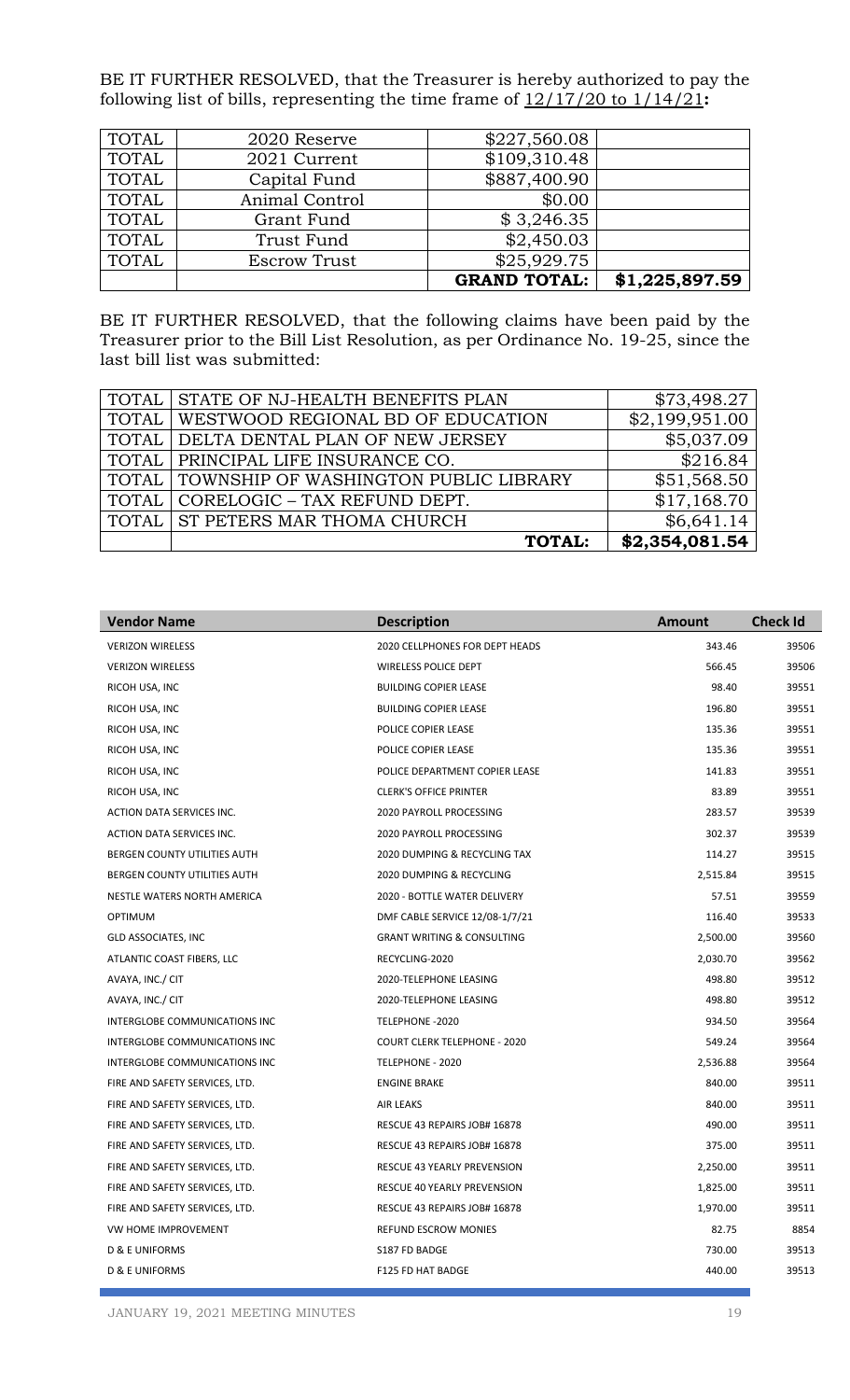| ROBBIE CONLEY ARCHITECT, LLP    | POSTAGE EXPENSE INV# 18053.R01    | 1,023.36  | 3504  |
|---------------------------------|-----------------------------------|-----------|-------|
| ROBBIE CONLEY ARCHITECT, LLP    | PERMIT DOCS INV# 18053.R02        | 1,496.86  | 3504  |
| G & J WIRING                    | SERVICE INSTALL NEW DATA RACK     | 165.00    | 3503  |
| G & J WIRING                    | SERVICE VISIT                     | 95.00     | 3503  |
| GIANNANTONIO & ROTH, LLC        | <b>620 FPASCACK RD</b>            | 825.00    | 8855  |
| GIANNANTONIO & ROTH, LLC        | 620 PASCACK RD                    | 275.00    | 8855  |
| GIANNANTONIO & ROTH, LLC        | 397 FERN ST                       | 440.00    | 8855  |
| GIANNANTONIO & ROTH, LLC        | 397 FERN ST                       | 110.00    | 8855  |
| GIANNANTONIO & ROTH, LLC        | R&C REALTY MOUNTAIN AVE           | 220.00    | 8855  |
| GIANNANTONIO & ROTH, LLC        | R&C REALTY MOUNTAIN AVE           | 110.00    | 8855  |
| GIANNANTONIO & ROTH, LLC        | 303 FERN ST                       | 385.00    | 8855  |
| GIANNANTONIO & ROTH, LLC        | 303 FERN ST                       | 110.00    | 8855  |
| PENGUIN MANAGEMENT, INC.        | <b>6 MONTHS E-DISPATCH DEPUTY</b> | 1,074.00  | 39543 |
| TREASURER STATE OF NJ           | 2020 Q3 DCA TRAINING FEES         | 1,519.00  | 39529 |
| JT & COMPANY INC                | <b>INVOICE#17938</b>              | 900.00    | 8853  |
| LIFESAVERS, INC.                | Adult Non-Rebreather Mask         | 306.02    | 39548 |
| LIFESAVERS, INC.                | Ped Non-Rebreather                | 62.50     | 39548 |
| LIFESAVERS, INC.                | <b>Adult Resuscitation Mask</b>   | 65.00     | 39548 |
| LIFESAVERS, INC.                | <b>Child Resuscitation Mask</b>   | 32.50     | 39548 |
| LIFESAVERS, INC.                | Gauze Stretch Roll Sterile 2"     | 58.24     | 39548 |
| LIFESAVERS, INC.                | Gauze Stretch Roll Sterile 3"     | 78.00     | 39548 |
| LIFESAVERS, INC.                | Gauze Pad Sterile 4X4             | 34.60     | 39548 |
| LIFESAVERS, INC.                | Tape Cloth 1"                     | 45.00     | 39548 |
| LIFESAVERS, INC.                | Adhesive Woven Bandages 1"x3"     | 53.60     | 39548 |
| LIFESAVERS, INC.                | Ultimate EMS Backpack             | 264.00    | 39548 |
| <b>HIGHWAY TRAFFIC SUPPLY</b>   | VITO "PAL" TRAUSE WAY SIGN        | 43.50     | 39526 |
| AUTOMOTIVE BRAKE COMPANY        | INV.#2177588 11/3/20              | 23.94     | 39527 |
| AUTOMOTIVE BRAKE COMPANY        | <b>IDL 5712</b>                   | 2.32      | 39527 |
| G & J WIRING                    | INVOICE# 819 FIBER WIRING         | 755.00    | 39572 |
| WB MASON CO., INC.              | HP 26A TONER-BLACK HEWCF226A      | 154.60    | 39546 |
| WB MASON CO., INC.              | ADVANTUS MOBILE FILE CART         | 32.53     | 39546 |
| WB MASON CO., INC.              | SCOTCH MAGIC TAPE REFILL          | 11.22     | 39546 |
| WB MASON CO., INC.              | UNIVERSAL SELF STICK NOTES        | 4.65      | 39546 |
| WB MASON CO., INC.              | UNIVERSAL ECONOMY STAPLER         | 10.40     | 39546 |
| ATLANTIC COAST FIBERS, LLC      | RECYCLING OCTOBER 2020            | 565.89    | 39562 |
| AZZOLINA&FEURY ENGINEERING INC  | BI/PZ/ENG 4408/27 #73933          | 152.00    | 8848  |
| AZZOLINA&FEURY ENGINEERING INC  | BI/PZ/ENG 4408/27 #73933          | 3.25      | 8848  |
| WESTWOOD BRUSHLESS CAR WASH     | Patrol Car Washes October         | 170.00    | 39547 |
| WB MASON CO., INC.              | Office Supplies                   | 75.56     | 39546 |
| WB MASON CO., INC.              | Office Supplies                   | 46.69     | 39546 |
| <b>SCS CONTRACTING INC</b>      | PAVING AND HANDICAP PAVING        | 27,030.00 | 3501  |
| <b>BOROUGH OF HILLSDALE</b>     | 2020 CHILD HEALTHCARE             | 35.00     | 39525 |
| WHALEN & IVES                   | INV.#00130097                     | 790.00    | 39554 |
| WHALEN & IVES                   | INV.# 00130098                    | 740.00    | 39554 |
| HOME DEPOT U.S.A., INC.         | Milwaukee 6 Port Charger          | 119.00    | 39524 |
| FREMGEN'S POWER EQUIPMENT INC   | 9570-601-1880 Knob                | 45.63     | 39541 |
| BOSWELL ENGINEERING, INC        | 2019 ROAD IMP I# 145451           | 16,767.00 | 3500  |
| BOSWELL ENGINEERING, INC        | TEMPORARY DPW LOCAT I# 145452     | 6,083.25  | 3500  |
| BOSWELL ENGINEERING, INC        | 2020 PSEG GAS I# 145454           | 158.25    | 3500  |
| BOSWELL ENGINEERING, INC        | DIFRESCO/192 CLAYTON I# 145455    | 527.50    | 8851  |
| BOSWELL ENGINEERING, INC        | 2019 ROAD IMPROVEMT I# 145766     | 2,522.75  | 3500  |
| LERCH, VINCI & HIGGINS          | ADVISORY PREPARE RESOLUTION       | 202.50    | 39537 |
| BERGEN COUNTY FUEL/MECHANICAL   | 2020- VEHICLE FUEL DMF - OCT      | 1,375.80  | 39550 |
| BERGEN COUNTY FUEL/MECHANICAL   | 2020 VEHICLE FUEL FIRE - OCT      | 148.62    | 39550 |
| BERGEN COUNTY FUEL/MECHANICAL   | 2020-VEHICLE FUEL POLICE -OCT     | 1,580.45  | 39550 |
| <b>BELMIRO AMARAL</b>           | <b>CLEANING SERVICE</b>           | 800.00    | 39504 |
| <b>GOOSETOWN COMMUNICATIONS</b> |                                   | 600.00    | 39544 |
| ALL AMERICAN FORD INC.          | Quarterly Main. Agreement         |           | 8849  |
|                                 | Repairs for Car 50                | 59.69     |       |

F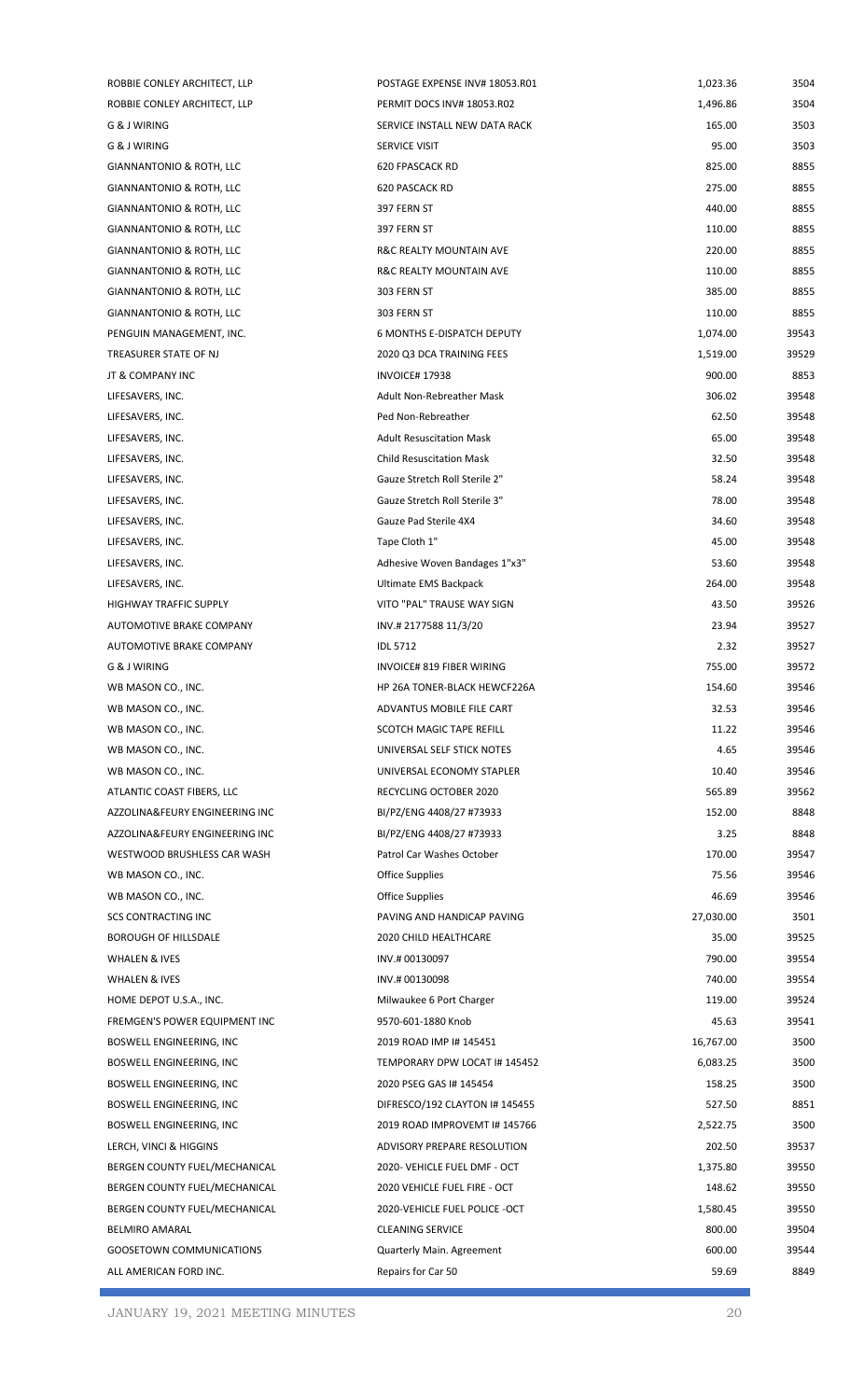| ALL AMERICAN FORD INC.                                           | <b>LABOR</b>                        | 300.00          | 8849  |
|------------------------------------------------------------------|-------------------------------------|-----------------|-------|
| ALL AMERICAN FORD INC.                                           | <b>PARTS</b>                        | 556.21          | 8849  |
| ALL AMERICAN FORD INC.                                           | <b>LABOR</b>                        | 450.00          | 8849  |
| ALL AMERICAN FORD INC.                                           | <b>Bottle</b>                       | 132.93          | 8849  |
| ALL AMERICAN FORD INC.                                           | <b>Head Rest Supports</b>           | 19.21           | 8849  |
| NJ CRIMINAL INTERDICTION LLC                                     | <b>Admission (For Deceptive</b>     | 175.00          | 39561 |
| RAYS REPRODUCTIONS INC.                                          | Junior Police Officer Labels        | 98.52           | 39568 |
| AMERICAN WEAR INC.                                               | INVOICE NO. 758281 11/12/20         | 130.75          | 39542 |
| AMERICAN WEAR INC.                                               | INVOICE NO. 755971 11/5/20          | 130.75          | 39542 |
| <b>ITALIAN TOUCH DELI</b>                                        | BOARD WORKERS MEALS 11/3/2020       | 200.20          | 39508 |
| FIRE AND SAFETY SERVICES, LTD.                                   | FIRE ENGINE W/LADDER TOWER          | 469,554.92      | 3498  |
| ARISETTY, SAMBAMURTY                                             | NJLM VIRTUAL CONFERENCE             | 65.00           | 39557 |
| <b>CLARKE CATON HINTZ</b>                                        | DETERMINAT OF MT LAUREL 79511       | 138.00          | 39553 |
| DEMAREST FARM & ORCHARD LLC                                      | RENTAL FOR MOVIE 10/18/20           | 1,000.00        | 39567 |
| DEMAREST FARM & ORCHARD LLC                                      | RENTAL FOR MOVIE 10/25/20           | 1,000.00        | 39567 |
| ENVIRONMENTAL RENEWAL LLC                                        | INVOICE# 305268 11/5/20             | 10,728.00       | 39531 |
| ENVIRONMENTAL RENEWAL LLC                                        | INVOICE# 306058 11/6/20 LEAVES      | 7,152.00        | 39531 |
| ENVIRONMENTAL RENEWAL LLC                                        | INVOICE#306059 11/17/20 LEAVES      | 8,046.00        | 39531 |
| ENVIRONMENTAL RENEWAL LLC                                        | INVOICE#306234 11/24/20 LEAVES      | 8,046.00        | 39531 |
| NJ LEAGUE OF MUNICIPAL                                           | PLANNING/ZONING BD. SECRETARY       | 115.00          | 39517 |
| QRP, LLC                                                         | <b>Police Trading Cards</b>         | 300.00          | 8850  |
| QRP, LLC                                                         | <b>Police Trading Cards</b>         | 340.00          | 8850  |
| QRP, LLC                                                         | <b>Police Trading Cards</b>         | 936.00          | 8850  |
| VINDAN INC. D/B/A HARRIS UNIFO                                   | REMOVE AND APPLY NEW POLICE         | 665.00          | 39558 |
| VINDAN INC. D/B/A HARRIS UNIFO                                   | <b>CUSTOM FRENCH BLUE BI-SWING</b>  | 700.00          | 39558 |
|                                                                  |                                     |                 | 39558 |
| VINDAN INC. D/B/A HARRIS UNIFO<br>VINDAN INC. D/B/A HARRIS UNIFO | B/W SAM BROWNE SHOULDER STRAP       | 65.90           |       |
|                                                                  | B/W D-RINGS (SET)                   | 37.90<br>116.00 | 39558 |
| VINDAN INC. D/B/A HARRIS UNIFO                                   | B/W SAM BROWNE DUTY BELT WITH       |                 | 39558 |
| VINDAN INC. D/B/A HARRIS UNIFO                                   | <b>B/W GARRISON BELT</b>            | 60.00           | 39558 |
| VINDAN INC. D/B/A HARRIS UNIFO                                   | <b>B/W CLOSED TOP HANDCUFF CASE</b> | 53.90           | 39558 |
| VINDAN INC. D/B/A HARRIS UNIFO                                   | B/W CLOSED TOP DOUBLE MAG           | 96.00           | 39558 |
| VINDAN INC. D/B/A HARRIS UNIFO                                   | <b>B/W BELT KEEPERS</b>             | 40.00           | 39558 |
| VINDAN INC. D/B/A HARRIS UNIFO                                   | SAFARILAND LEVEL III DUTY           | 356.00          | 39558 |
| VINDAN INC. D/B/A HARRIS UNIFO                                   | WHITE DRESS GLOVES                  | 10.00           | 39558 |
| AMERICAN WEAR INC.                                               | INVOICE# 760602 11/19/20            | 160.75          | 39542 |
| AMERICAN WEAR INC.                                               | INVOICE# 762908 11/26/20            | 130.75          | 39542 |
| HOME DEPOT U.S.A., INC.                                          | <b>COREX PIPE</b>                   | 107.83          | 39524 |
| HOME DEPOT U.S.A., INC.                                          | STEEL LEAF RAKE                     | 143.82          | 39524 |
| ALL MAINTENANCE PRODUCTS, INC.                                   | INV.#13892611/16/20                 | 38.00           | 39555 |
| SANITATION EQUIPMENT CORP                                        | ESTIMATE 9137 TUBE ASSY             | 120.49          | 39522 |
| SANITATION EQUIPMENT CORP                                        | VALVE                               | 394.42          | 39522 |
| QRP, LLC                                                         | Pill Shaped Memo Chip Clip          | 360.00          | 39549 |
| QRP, LLC                                                         | Custom Cell Phone Pop Socket        | 240.00          | 39549 |
| DURIE, KEITH                                                     | <b>C2 OPERATOR SERVICE</b>          | 1,500.00        | 39570 |
| NORTH JERSEY MEDIA GROUP                                         | PUBLIC NOTICES                      | 36.10           | 39523 |
| NORTH JERSEY MEDIA GROUP                                         | PUBLIC NOTICES ACCT#396334          | 298.30          | 39523 |
| NORTH JERSEY MEDIA GROUP                                         | ORD. 20-16 INTRODUCTION             | 521.55          | 39523 |
| NORTH JERSEY MEDIA GROUP                                         | ORD. 20-17 INTRODUCTION             | 109.25          | 39523 |
| NORTH JERSEY MEDIA GROUP                                         | ORD. 20-13 ADOPTION                 | 13.77           | 39523 |
| NORTH JERSEY MEDIA GROUP                                         | ORD. 20-15 INTRO TITLE ONLY         | 26.13           | 39523 |
| NORTH JERSEY MEDIA GROUP                                         | ORD. 20-16 INTRO TITLE ONLY         | 21.85           | 39523 |
| NORTH JERSEY MEDIA GROUP                                         | ORD. 20-17 INTRO TITLE ONLY         | 21.85           | 39523 |
| WESTWOOD BRUSHLESS CAR WASH                                      | Patrol Car Washes November          | 170.00          | 39547 |
| UNITED SITE SERVICES                                             | 10/5/20 - 11/01/20 6026106          | 150.00          | 39545 |
| UNITED SITE SERVICES                                             | 10/5/20 - 11/1/20 6026107           | 150.00          | 39545 |
| UNITED SITE SERVICES                                             | 10/5/20 - 11/1/20 6026107           | 95.00           | 39545 |
| WHALEN & IVES                                                    | <b>HEAT MSC: PERFORMED</b>          | 790.00          | 39554 |
| WHALEN & IVES                                                    | INV.#13009811/5/20                  | 740.00          | 39554 |
|                                                                  |                                     |                 |       |

г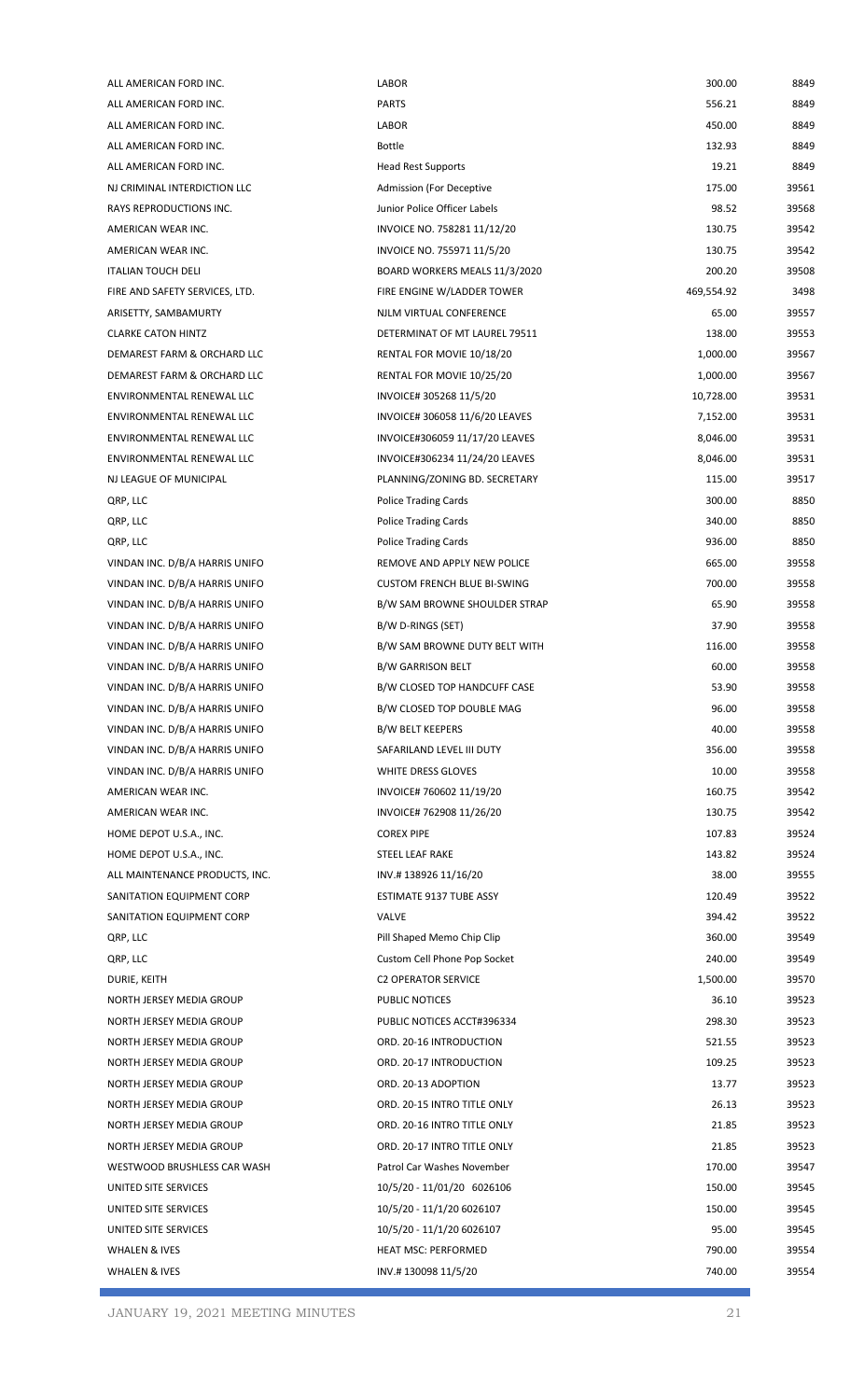| <b>WHALEN &amp; IVES</b>         | INV.#12929410/19/20           | 5.00      | 39554 |
|----------------------------------|-------------------------------|-----------|-------|
| WHALEN & IVES                    | LABOR: KRIS/BILL              | 75.00     | 39554 |
| APPROVED SURGICAL SUPPLIES, INC  | Oxygen Tank Refill            | 53.00     | 39536 |
| APPROVED SURGICAL SUPPLIES, INC. | Oxygen Tank Refill            | 17.00     | 39536 |
| HOME DEPOT U.S.A., INC.          | LYSOL                         | 24.51     | 39524 |
| HOME DEPOT U.S.A., INC.          | BA11 LED MED SW 3PK           | 7.55      | 39524 |
| HOME DEPOT U.S.A., INC.          | KEYBLANK                      | 2.29      | 39524 |
| HOME DEPOT U.S.A., INC.          | ELECTRICAL TAPE 5PK           | 5.45      | 39524 |
| HOME DEPOT U.S.A., INC.          | <b>WEATHERPROOF SOCKET</b>    | 7.56      | 39524 |
| AZZOLINA&FEURY ENGINEERING INC   | BI/PZ/ENG #73937              | 548.25    | 8848  |
| AZZOLINA&FEURY ENGINEERING INC   | BI/PZ/ENG #73978              | 620.25    | 8848  |
| AZZOLINA&FEURY ENGINEERING INC   | BI/PZ/ENG #73985              | 205.50    | 8848  |
| AZZOLINA&FEURY ENGINEERING INC   | BI/PZ/ENG #73976              | 745.50    | 8848  |
| AZZOLINA&FEURY ENGINEERING INC   | BOA/CSH 2202/1 #74058         | 4,622.25  | 8848  |
| AZZOLINA&FEURY ENGINEERING INC   | <b>PLAN BD/ENG #74057</b>     | 3,930.25  | 8848  |
| AZZOLINA&FEURY ENGINEERING INC   | SOIL-318 WEARIMUS #74056      | 234.00    | 8848  |
| AZZOLINA&FEURY ENGINEERING INC   | <b>PLAN BD/ENG #74055</b>     | 1,115.25  | 8848  |
| AZZOLINA&FEURY ENGINEERING INC   | SITE PLAN/ENG #74051          | 420.00    | 8848  |
| AZZOLINA&FEURY ENGINEERING INC   | SOIL-2329/1.01 #74050         | 58.50     | 8848  |
| AZZOLINA&FEURY ENGINEERING INC   | BOA/ENG 4407/50 #74048        | 848.25    | 8848  |
| AZZOLINA&FEURY ENGINEERING INC   | BOA/ENG PASCACK/ELL #74045    | 1,936.50  | 8848  |
| AZZOLINA&FEURY ENGINEERING INC   | PB/ENG-AMERICAN DREAM #74041  | 1,435.25  | 8848  |
| AZZOLINA&FEURY ENGINEERING INC   | PLAN BD/ENG 1102/8 #74043     | 87.75     | 8848  |
| <b>5KOUNT LLC</b>                | Solid Black Reusable Facemask | 600.00    | 39569 |
|                                  |                               |           |       |
| <b>5KOUNT LLC</b>                | Shipping                      | 15.00     | 39569 |
| AZZOLINA&FEURY ENGINEERING INC   | SOIL-411 HOOVER #74067        | 189.00    | 8848  |
| AZZOLINA&FEURY ENGINEERING INC   | SOIL-47 EUGENE #74066         | 117.00    | 8848  |
| AZZOLINA&FEURY ENGINEERING INC   | PB-SITE/ENG 3110/5 #74065     | 615.75    | 8848  |
| AZZOLINA&FEURY ENGINEERING INC   | PB-SITE/ENG 3305/70 #74061    | 58.50     | 8848  |
| AZZOLINA&FEURY ENGINEERING INC   | BOA/ENG 4522/10 #74060        | 117.00    | 8848  |
| AZZOLINA&FEURY ENGINEERING INC   | PLAN BD/ENG 1402.01/18 #74073 | 175.50    | 8848  |
| AZZOLINA&FEURY ENGINEERING INC   | PLAN BD/ENG 3106.01/16 #74072 | 964.50    | 8848  |
| AZZOLINA&FEURY ENGINEERING INC   | BOA/ENG 4412/1 #74069         | 263.25    | 8848  |
| SUEZ WATER NEW JERSEY            | TOWN HALL 10003725412222      | 11,916.90 | 39516 |
| SUEZ WATER NEW JERSEY            | POND DR 10004775412222        | 118.22    | 39516 |
| SUEZ WATER NEW JERSEY            | POND TER 10005775412222       | 118.22    | 39516 |
| SUEZ WATER NEW JERSEY            | NORTHGATE 10001775412222      | 228.80    | 39516 |
| SUEZ WATER NEW JERSEY            | WASH COMMONS 10002775412222   | 21.01     | 39516 |
| SUEZ WATER NEW JERSEY            | RMANAGANO 10000775412222      | 118.22    | 39516 |
| SUEZ WATER NEW JERSEY            | 350 HUDSON AVE 10002303512222 | 290.32    | 39516 |
| SUEZ WATER NEW JERSEY            | 350 PASCACK RD 10003303512222 | 110.95    | 39516 |
| SUEZ WATER NEW JERSEY            | WASH GREEN 10003775412222     | 59.11     | 39516 |
| SUEZ WATER NEW JERSEY            | BRIDGE ST 10001172011111      | 35.89     | 39516 |
| SUEZ WATER NEW JERSEY            | LAFAYETTE 10002063021111      | 15.47     | 39516 |
| SUEZ WATER NEW JERSEY            | MEM FIELD 10005651312222      | 39.43     | 39516 |
| SUEZ WATER NEW JERSEY            | 352 HUDSON AMB 10001303512222 | 27.68     | 39516 |
| <b>FUJITEC NEW YORK</b>          | DEC 2020 ELEVATORS: ALL       | 312.00    | 39528 |
| <b>IMPAC</b>                     | 2020- VEHICLE FUEL DMF        | 51.40     | 39552 |
| VALLEY HEALTH MEDICAL GROUP      | FIRE FIGHTERS PHYSICAL        | 280.00    | 39534 |
| VALLEY HEALTH MEDICAL GROUP      | FIRE FIGHTERS PHYSICAL        | 280.00    | 39534 |
| VALLEY HEALTH MEDICAL GROUP      | <b>DOT Testing</b>            | 170.00    | 39534 |
| ATLANTIC COAST FIBERS, LLC       | RECYCLING NOVEMBER 2020       | 270.94    | 39562 |
| DEVIRGILIO, GENA                 | INV.#1011-20 July-Dec 2020    | 1,000.00  | 39565 |
| AZZOLINA&FEURY ENGINEERING INC   | BI/PZ/ENG 2202.01/1           | 184.50    | 8848  |
| AZZOLINA&FEURY ENGINEERING INC   | SOIL-665 JEFFERSON #73999     | 234.00    | 8848  |
| AZZOLINA&FEURY ENGINEERING INC   | SOIL-869 RDGWD BLV E #73986   | 184.50    | 8848  |
| SUEZ WATER NEW JERSEY            | WASHINGTON AVE 1000303512222  | 53.37     | 39516 |
| SUEZ WATER NEW JERSEY            | LAFAYETTE AVE 10002063021111  | 15.47     | 39516 |
|                                  |                               |           |       |

r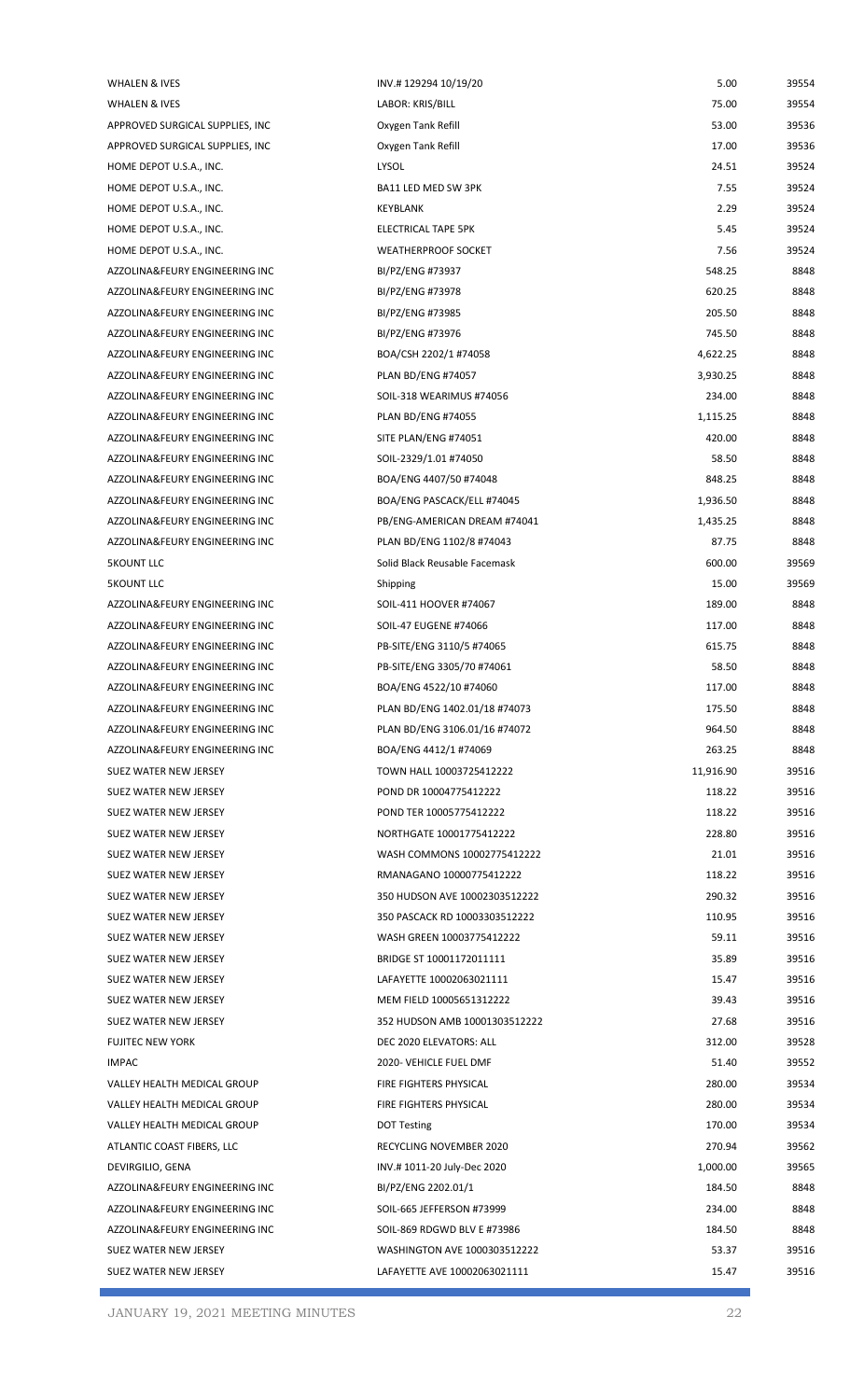| SUEZ WATER NEW JERSEY               | W CROSS CLARK 10007687822222       | 38.27     | 39516 |
|-------------------------------------|------------------------------------|-----------|-------|
| <b>ITALIAN TOUCH DELI</b>           | Holiday Luncheon for Employees     | 734.75    | 39508 |
| MICROSYSTEMS - NJ.COM LLC           | ANNUAL E-MAIL SERVICE 2020         | 120.00    | 39540 |
| NORTH JERSEY MEDIA GROUP            | <b>TAX SALE NOTICE</b>             | 233.72    | 39523 |
| PETTY CASH                          | POLICE MAILED DNA SAMPLES          | 103.80    | 39509 |
| PETTY CASH                          | POLICE P/U 1033 - DIESEL           | 76.98     | 39509 |
| PETTY CASH                          | <b>HALLOWEEN STORY TELLING</b>     | 50.00     | 39509 |
| PETTY CASH                          | HALLOWEEN HAUNTED HOUSE            | 75.00     | 39509 |
| PETTY CASH                          | DEP MAILING - CLERK'S OFFICE       | 9.35      | 39509 |
| PETTY CASH                          | REPLACE MAILBOX AND POST           | 54.76     | 39509 |
| PETTY CASH                          | TITLE, PLATES FOR 119 EXPLORER     | 75.00     | 39509 |
| PETTY CASH                          | TITLE, PLATES FOR DPW TRUCK        | 60.00     | 39509 |
| HOME DEPOT U.S.A., INC.             | <b>HAND TRUCK</b>                  | 90.98     | 39524 |
| ROBBIE CONLEY ARCHITECT, LLP        | <b>CONSTRUCTION ADMIN SERVICES</b> | 5,657.00  | 3504  |
| FD SANITIZING LLC                   | SANITIZING-12/5, 12, 19 & 26       | 3,140.00  | 39563 |
| FD SANITIZING LLC                   | SANITIZING-11/4                    | 200.00    | 39563 |
| FD SANITIZING LLC                   | SANITIZING-11/7, 14, 21 & 28       | 3,140.00  | 39563 |
| PSE&G-CCMC                          | SUTTON WY 7225597418               | 120.21    | 39518 |
| PSE&G-CCMC                          | <b>HAMPTON CT SL 7225737406</b>    | 161.42    | 39518 |
| PSE&G-CCMC                          | CALVIN ST HUDSON AV 7225781200     | 19.30     | 39518 |
| PSE&G-CCMC                          | 7 HAMPTON CT 7225923307            | 45.13     | 39518 |
| PSE&G-CCMC                          | LAFAYETTE AVE 7226062704           | 187.26    | 39518 |
| WILKIN MANAGEMENT GROUP, INC.       | RECYCLING COSTS 2019 AGREEMENT     | 1,120.00  | 39530 |
| DCN IMAGING D/B/A SPEEDPRO          | 18" x 24" COROPLAST SIGN           | 31.99     | 8852  |
| <b>TYCO ANIMAL CONTROL SERVICES</b> | ANIMAL CONTROL NOVEMBER 2020       | 735.00    | 39532 |
| TYCO ANIMAL CONTROL SERVICES        | <b>EMERGENCY RESPONSE</b>          | 60.00     | 39532 |
| <b>TYCO ANIMAL CONTROL SERVICES</b> | ANIMAL CONTROL NOVEMBER 2020       | 240.00    | 39532 |
| PSE&G-CCMC                          | RIDGEWOOD RD TS 6504238502         | 12.39     | 39519 |
| PSE&G-CCMC                          | MANHATTAN/PASCACK 7225593102       | 17.05     | 39519 |
| PSE&G-CCMC                          | 651 PASCACK RD<br>7225599909       | 45.68     | 39519 |
| PSE&G-CCMC                          | WASHINGTON AV SCHOO 7225690604     | 85.74     | 39519 |
| PSE&G-CCMC                          | VAN EMBURGH/WASHING 7226200309     | 11.14     | 39519 |
| PSE&G-CCMC                          | CROSS ST 7225733702                | 36.41     | 39519 |
| PSE&G-CCMC                          | PASCACK RD P60071 7225736108       | 49.99     | 39519 |
| SEALMASTER                          | SPORT SURFACE PROGRAM              | 6,777.19  | 3502  |
| POLLER, KENNETH G. - P.A.           | MESSENGER FEE DISBURSEMENT         | 25.00     | 39538 |
| POLLER, KENNETH G. - P.A.           | COMPLIANCE HEARING DISBURSEMT      | 153.00    | 39538 |
| <b>IMPAC</b>                        | 2020- VEHICLE FUEL DMF             | 101.19    | 39552 |
| TCTA OF NEW JERSEY                  | MEMBERSHIP-2021                    | 100.00    | 39507 |
| QRP, LLC                            | LAWN SIGNS WIHT H STAKE            | 645.00    | 39549 |
| QRP, LLC                            | 9" FROSBEE WOTJ STOGMA FREE        | 183.00    | 39549 |
| QRP, LLC                            | 13/4" CUSTOM CHALLENGE COIN        | 1,188.00  | 39549 |
| QRP, LLC                            | JPA BASEBALL CAPS                  | 212.85    | 39549 |
| QRP, LLC                            | 2 OZ HAND SANITIZER                | 375.00    | 39549 |
| QRP, LLC                            | 9'X13" DIECUT COLOR PLASTIC BAG    | 262.50    | 39549 |
| QRP, LLC                            | KN95 MASK                          | 380.00    | 39549 |
| AZZOLINA&FEURY ENGINEERING INC      | BI/PZ/ENG 2322/5 #74109            | 117.00    | 8848  |
| AZZOLINA&FEURY ENGINEERING INC      | SOIL-411 HOOVER #74108             | 58.50     | 8848  |
| AZZOLINA&FEURY ENGINEERING INC      | SOIL-1115 LINWOOD #74107           | 264.00    | 8848  |
| AZZOLINA&FEURY ENGINEERING INC      | BI/PZ/ENG 3304/39 #74103           | 511.50    | 8848  |
| AZZOLINA&FEURY ENGINEERING INC      | BI/PZ/ENG 4309/1 #74170            | 192.75    | 8848  |
| AZZOLINA&FEURY ENGINEERING INC      | BI/PZ/EMG 4424/47 #74052           | 58.50     | 8848  |
| BERGEN COUNTY MUNICIPAL JT INS      | JIF INSURANCE-WC/LIAB-Q4 2020      | 88,425.00 | 39514 |
| BERGEN COUNTY MUNICIPAL JT INS      | JIF INSURANCE-AMB-Q4 2020          | 5,000.00  | 39573 |
| BERGEN COUNTY MUNICIPAL JT INS      | JIF INSURANCE-LIAB-Q1 2021         | 45,375.00 | 39573 |
| BERGEN COUNTY MUNICIPAL JT INS      | JIF INSURANCE-WC-Q1 2021           | 49,435.00 | 39573 |
| BERGEN COUNTY MUNICIPAL JT INS      | JIF INSURANCE-WC-Q1 2021           | 1,250.00  | 39573 |
| PRAXAIR DISTRIBUTION, INC.          | INV.# 61048303 12/31/20            | 11.91     | 39503 |
|                                     |                                    |           |       |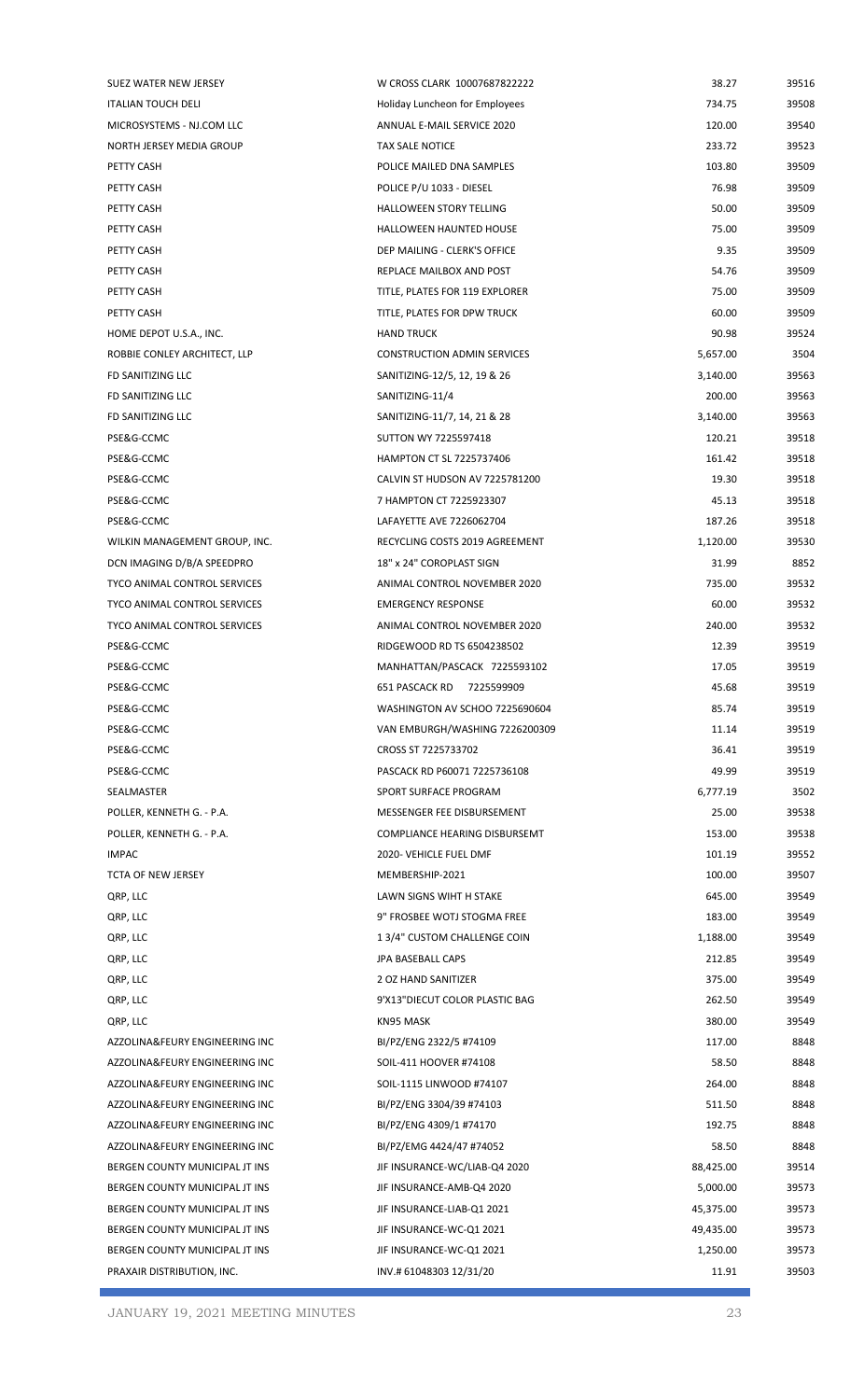| <b>BULDO CONTAINER &amp; DISPOSAL</b> | 2021 CURBSIDE RECYCLING              |               | 12,154.48    | 39505 |
|---------------------------------------|--------------------------------------|---------------|--------------|-------|
| PSE&G-CCMC                            | 350 PASCACK RD 7225879707            |               | 690.62       | 39520 |
| PSE&G-CCMC                            | 350 PASCACK RD 7225879707            |               | 882.95       | 39520 |
| PSE&G-CCMC                            | 350 PASCACK RD 7225879707            |               | 2,808.47     | 39520 |
| PSE&G-CCMC                            | 350 PASCACK RD 7225879707            |               | 493.89       | 39520 |
| PSE&G-CCMC                            | 350 PASCACK RD 7225879707            |               | 6,373.04     | 39520 |
| PSE&G-CCMC                            | 350 PASCACK RD 7225879707            |               | 5,359.57     | 39520 |
| <b>GIANNANTONIO &amp; ROTH, LLC</b>   | PREPARATION & DRAFTING RESOLUT       |               | 495.00       | 39571 |
| NATIONAL WATER MAIN CLEANING          | SEWER CLEAN OUT - 039525             |               | 3,255.00     | 3506  |
| NATIONAL WATER MAIN CLEANING          | <b>FUEL SURCHARGE</b>                |               | 162.75       | 3506  |
| PSE&G-CCMC                            | 470 PASCACK RD 72 259 821 09         |               | 3,546.17     | 39521 |
| PSE&G-CCMC                            | POND CT SL 72 259 759 00             |               | 357.66       | 39521 |
| PSE&G-CCMC                            | SUTTON WAY 722597900 00              |               | 453.48       | 39521 |
| PSE&G-CCMC                            | 593 CROSS ST 72 259 802 03           |               | 254.72       | 39521 |
| PSE&G-CCMC                            | 593 CROSS ST 72 259 802 03           |               | 21.48        | 39521 |
| PSE&G-CCMC                            | 593 CROSS ST 72 259 802 03           |               | 0.57         | 39521 |
| <b>VERIZON</b>                        | VERIZON - 756-381-329-0001-78        |               | 95.00        | 39510 |
| <b>VERIZON</b>                        | VERIZON - 756-381-329-0001-78        |               | 1,290.64     | 39510 |
| <b>VERIZON</b>                        | VERIZON - 250-718-703-0001-11        |               | 328.66       | 39510 |
| GIANNANTONIO & ROTH, LLC              | PREPARATION & DRAFTING RESOLUT       |               | 250.00       | 39571 |
| <b>E&amp;M SHAREHOLDERS LLC</b>       | Dispatcher Golf Shirts               |               | 171.89       | 39566 |
| <b>E&amp;M SHAREHOLDERS LLC</b>       | Dispatcher Golf Shirts               |               | 233.11       | 39566 |
| <b>E&amp;M SHAREHOLDERS LLC</b>       | Dispatcher Heavy Weight Shirts       |               | 180.00       | 39566 |
| <b>T&amp;M ASSOCIATES</b>             | PROFESSIONAL SERVICE LAF399464       |               | 426.00       | 39535 |
| VALLEY HEALTH MEDICAL GROUP           | <b>CAMPARGOS MATTHEW</b>             |               | 100.00       | 39534 |
| VALLEY HEALTH MEDICAL GROUP           | <b>COVELLO NICHOLAS</b>              |               | 100.00       | 39534 |
| VALLEY HEALTH MEDICAL GROUP           | LYON SEAN R                          |               | 100.00       | 39534 |
| VALLEY HEALTH MEDICAL GROUP           | <b>RYAN JAKE</b>                     |               | 20.00        | 39534 |
| VALLEY HEALTH MEDICAL GROUP           | <b>RYAN JAKE</b>                     |               | 80.00        | 39534 |
| VALLEY HEALTH MEDICAL GROUP           | 3RD QTR DOT TESTING 2020             |               | 20.00        | 39534 |
| VALLEY HEALTH MEDICAL GROUP           | 3RD QTR DOT TESTING 2020             |               | 150.00       | 39534 |
| VALLEY HEALTH MEDICAL GROUP           | 4TH QTR DOT TESTING 2020             |               | 170.00       | 39534 |
| ROBBIE CONLEY ARCHITECT, LLP          | <b>CONSTRUCTION ADMIN SERVICES</b>   |               | 5,657.00     | 3504  |
| TEKCON CONSTRUCTION, INC              | <b>EMERGANCY SERVICES BUILDING 4</b> |               | 340,995.57   | 3505  |
|                                       |                                      | <b>TOTAL:</b> | 1,255,897.59 |       |

## Resolution No. 21-144 Authorize discharge of 1983 Developer's Agreement, 620 Pascack Road, B2201/L1

Resolution No. 21-145 Authorize discharge of 1991 Developer's Agreement, 620 Pascack Road, B2201/L1

A motion was made by Council President Feeney, seconded by Councilwoman Morgan, Resolutions No. 21-144 and 21-145.

Discussion:

Attorney Poller stated when a project is approved by the Board, there is sitework, things of that nature, resolutions are done, one of the things that happens also is there is a Developer's Agreement, where the Developer enters into an agreement with the town to perform all of the things that were approved, it creates obligation of the Developer, gives some control to the Township as a whole, it creates this ability if the Township has to take action, now you have the Township involved in as well, it also describes the Performance Guarantees. There are two Developer's Agreements on the property at 620 Pascack Road, which is the site of the Racquet Club. If you take a look at the years, 1983, which is about 40 years ago, and 1991 which is about 30 years ago, those Developer's Agreements did have to do with the Racquet Club that was built there, probably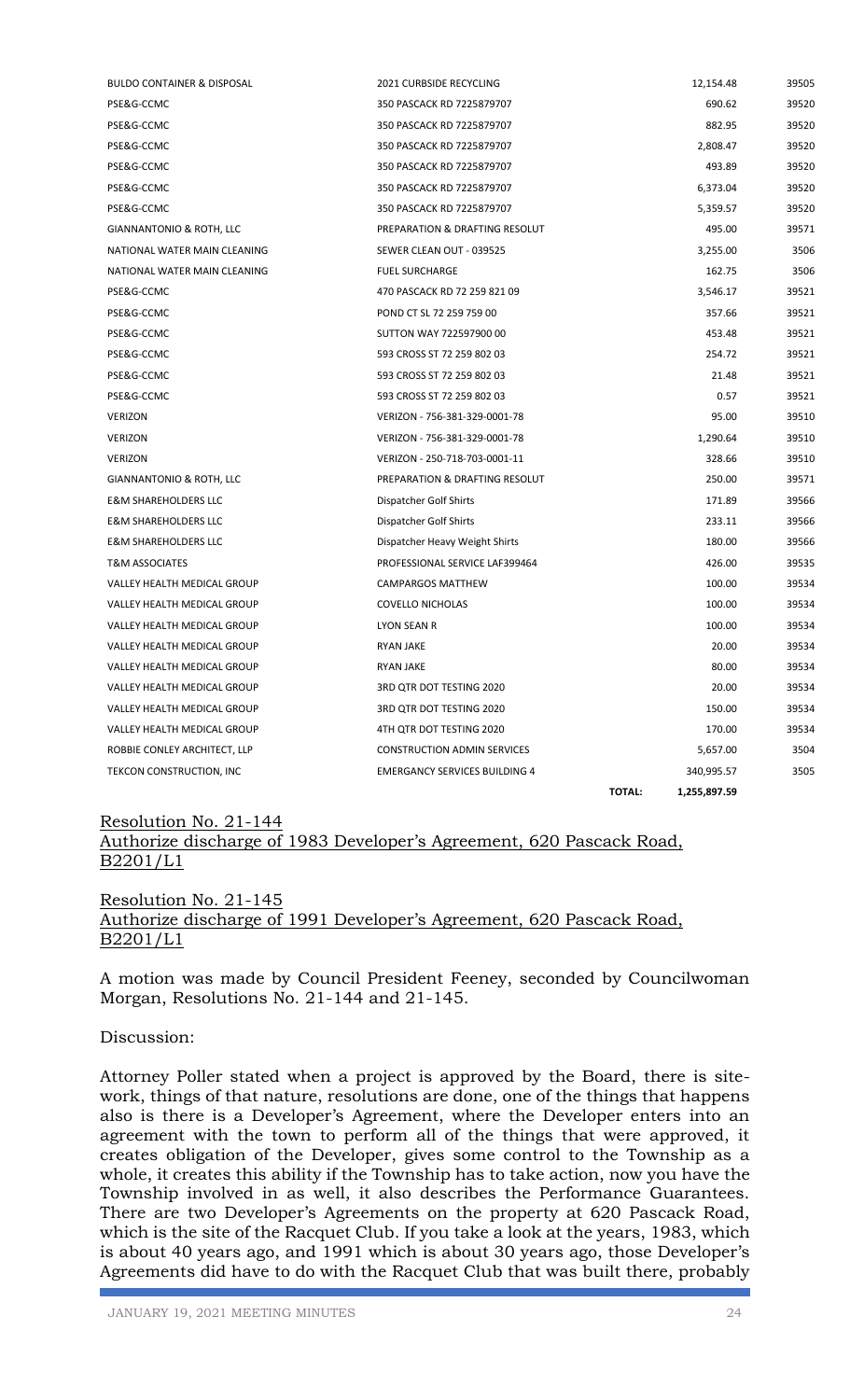an addition or work that was done thereafter. These Developer Agreements are a matter of public record, when someone is buying a property and developing a property they will do a title search, which pick up these Developer Agreements. The buyer of the property requires, as the Township requires, that these Developer Agreements be discharged from record, as a lien or encumbrance on the property. There was an approval in favor of CSH Pascack LLC for an assisted living facility, now they are getting ready to close, a request has been made to discharge both Developer Agreements, 1983 and 1991. He stated both of these agreements have been fully performed, there is no more oversite, there is nothing to do with the Racquet Club, there will be a Developer's Agreement for this new project, the same thing will happen, it will get recorded as well. This is the formal action to approve the Filing of Discharges, which is a document that the mayor will sign on behalf of the municipality, recorded at the Clerk's office. It will be taken off as an exception for the title, they will be able to close. It is our obligation to discharge it, there is no reason to keep it, we have no legal authority, this is a ministerial function at this point from Council's point of view.

Ayes: Councilmen Cascio, Cumming, DeSena, Councilwoman Morgan, Council President Feeney. Nays: None.

Resolution No. 21-144 Authorize discharge of 1983 Developer's Agreement, 620 Pascack Road, B2201/L1

WHEREAS, the Township of Washington ("Township") and Washington Associates t/a Washington Township Racquet Club ("Developer") entered into a Developer's Agreement dated as of October 21, 1983 ("1983 Developer's Agreement"), and the Township of Washington Planning Board ("Planning Board") was a party thereto; and

WHEREAS, the 1983 Developer's Agreement was recorded in the office of the Bergen County Clerk on August 20, 1984 in Book 6860, Page 750 et seq.; and

WHEREAS, all improvements were completed in connection with the property covered by the 1983 Developer's Agreement; namely 620 Pascack Road, Washington Township, NJ. and designated as Block 2202, Lot 1 on the Tax Map of the Township of Washington (the "Property"); and

WHEREAS, the Township of Washington Zoning Board of Adjustment granted approval to CHS Pascack, LLC c/o Capital Seniors Housing ("CHS") for redevelopment of the Property by Resolution dated October 20, 2020; and

WHEREAS, request has been made by CHS for the discharge of the 1983 Developer's Agreement; and

WHEREAS, no improvements or obligations are outstanding with respect to the 1983 Developer's Agreement, and the Township wishes to discharge same of record;

NOW, THEREFORE, BE IT RESOLVED by the Township Council of the Township of Washington as follows:

1. The 1983 Developer's Agreement which was recorded in the office of the Bergen County Clerk on August 20, 1984 in Book 6860, Page 750 et seq. is hereby authorized to be discharged of record.

2. The mayor and any other Township official as may be required to effectuate such discharge is hereby authorized to execute a discharge of said Developer's Agreement and to take all related action in connection therewith.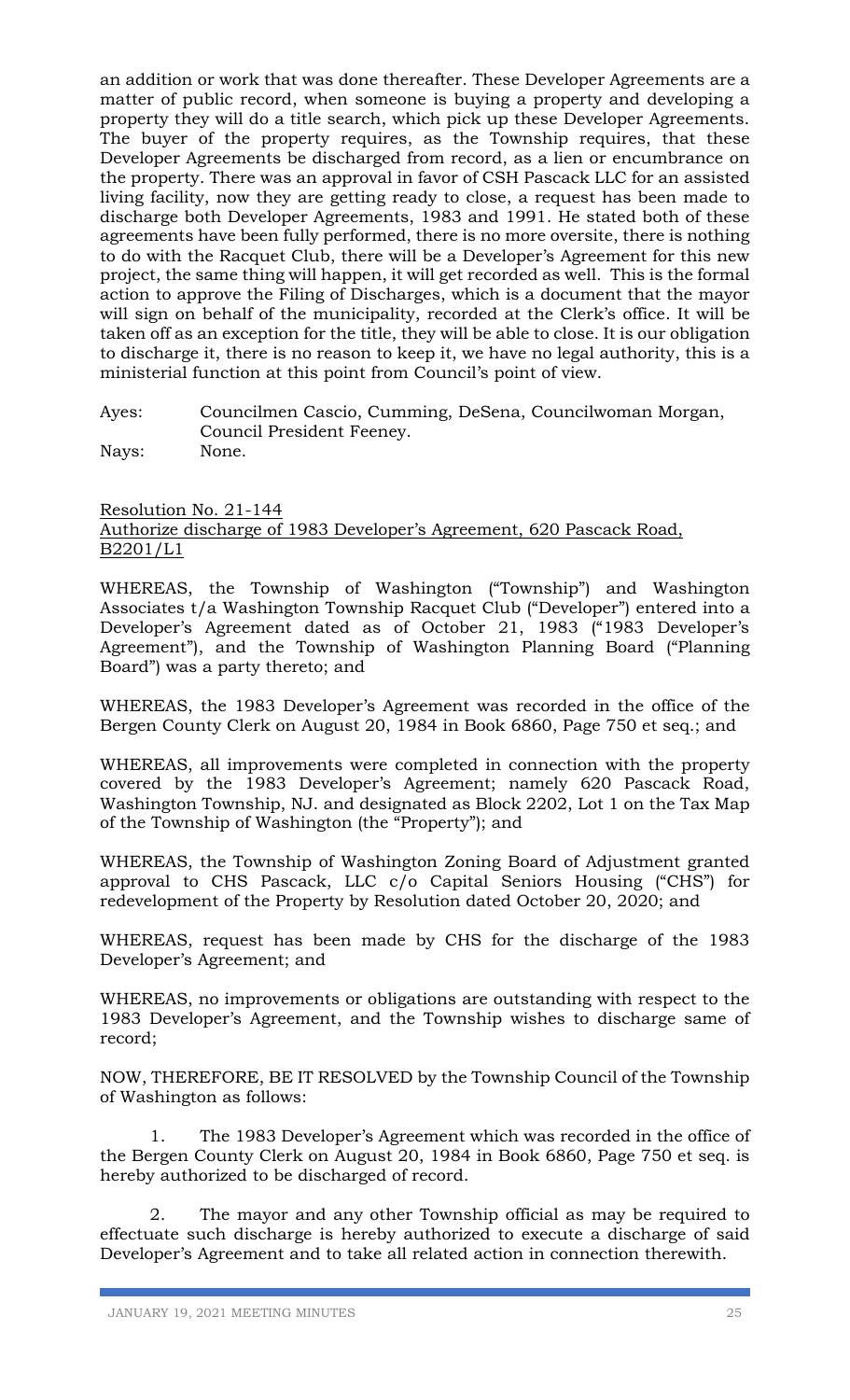3. A copy of this Resolution, together with an executed discharge of the Developer's Agreement approved by the Township Attorney shall be forwarded to CSH through its attorneys of record, Price, Meese, Shulman & D 'Arminio, PC.

Resolution No. 21-145 Authorize discharge of 1991 Developer's Agreement, 620 Pascack Road, B2201/L1

WHEREAS, the Township of Washington ("Township") and Binghampton-Washington Township Corp. ("Developer") entered into a Developer's Agreement dated as of September 10, 1991 ("1991 Developer's Agreement"), and the Township of Washington Zoning Board ("Zoning Board") was a party thereto; and

Whereas, the 1991 Developer's Agreement was recorded in the office of the Bergen County Clerk on September 16, 1991 in Book 7470, Page 206 et seq.; and

WHEREAS, all improvements were completed in connection with the property covered by the 1991 Developer's Agreement; namely 620 Pascack Road, Washington Township, NJ. and designated as Block 2202, Lot 1 on the Tax Map of the Township of Washington (the "Property"); and

WHEREAS, the Township of Washington Zoning Board of Adjustment granted approval to CHS Pascack, LLC c/o Capital Seniors Housing ("CHS") for redevelopment of the Property by Resolution dated October 20, 2020; and

WHEREAS, request has been made by CHS for the discharge of the 1991 Developer's Agreement; and

WHEREAS, no improvements or obligations are outstanding with respect to the 1991 Developer's Agreement, and the Township wishes to discharge same of record;

NOW, THEREFORE, BE IT RESOLVED by the Township Council of the Township of Washington as follows:

1. The 1991 Developer's Agreement was recorded in the office of the Bergen County Clerk on September 16, 1991 in Book 7470, Page 206 et seq. is hereby authorized to be discharged of record.

2. The mayor and any other Township official as may be required to effectuate such discharge is hereby authorized to execute a discharge of said Developer's Agreement and to take all related action in connection therewith.

 3. A copy of this Resolution, together with an executed discharge of the Developer's Agreement approved by the Township Attorney shall be forwarded to CSH through its attorneys of record, Price, Meese, Shulman & D'Arminio, PC.

A motion was made by Councilman DeSena, seconded by Councilwoman Morgan, to adjourn to Conference Session.

Ayes: Councilmen Cascio, Cumming, DeSena, Councilwoman Morgan, Council President Feeney.

Nays: None.

Time noted: 10:06 p.m.

*/s/ Susan Witkowski /s/ Stacey Feeney* Township Clerk Council President

Approved: July 12, 2021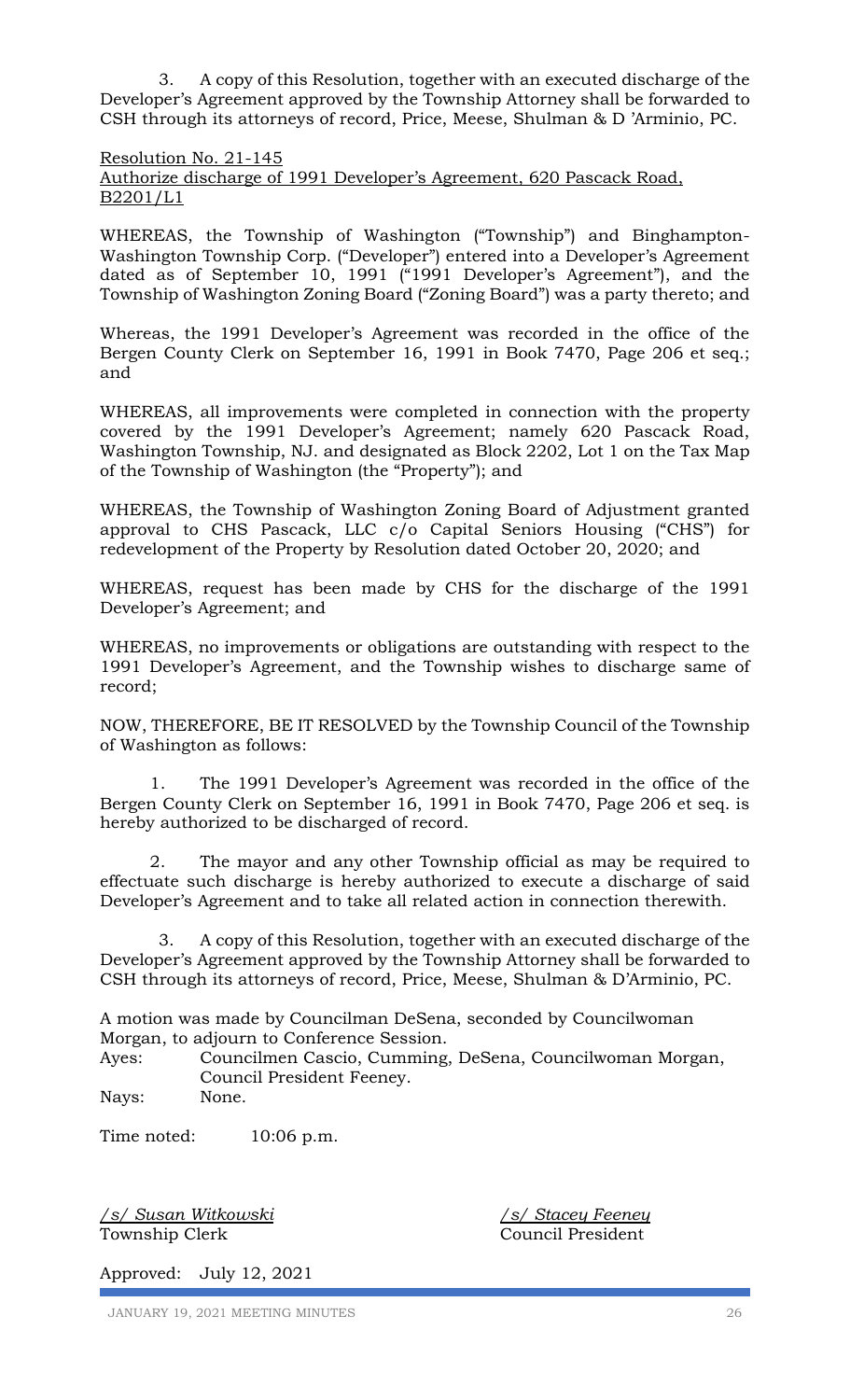### TOWNSHIP OF WASHINGTON BERGEN COUNTY, NEW JERSEY CONFERENCE MINUTES January 19, 2021

## CURRENT BUSINESS

## I. Administration

A. Project Tracker (rt) –

Administrator Tovo gave the following updates:

Capital Projects – Back to engineering for revisions, close to completion.

Fire Department – Ladder Truck has been ordered.

No update under equipment, building and fields.

Planning/Zoning Board Secretary – Moving along very well, we should have that wrapped up by the weeks end.

Grant Writer – Included in Council's packets.

Paving County Road – Confirmation has been received that Ridgewood Road will be done in the Spring of 2021, also advised that Pascack will follow thereafter, but we do not have a date. Councilman DeSena asked what about Washington? Administrator Tovo replied no further word on Washington yet, we are going to wait until the intersection is done, which he disagrees with, understands, however, the remainder of that roadway he has no response from the County. Councilman DeSena asked did the Township ever get reimbursed? Administrator Tovo replied yes, the check is in the mail, the PO was signed off. Councilman DeSena asked did we hear anything back on the damage we incurred from the storm on Christmas that blew down the dugouts? Administrator Tovo replied yes, insurance will cover it, an estimate was given of what they would cover, we are awaiting quotes. Council President Feeney stated quite a few residents have reached out to her regarding drainage issues they are having with the curb cuts or lack of curb on their street, can we visit some of the roads that were paved by the asphalt company and look at that? Administrator Tovo replied that would be an engineering issue, we would have to go back to the vendor, if Council President Feeney would provide the names of the roads, he will take care of it.

B. GLD Associates, Inc.-Year-End Grant Activity Report (rt) – Provided to Council via packets. Council President Feeney stated there is valuable information, specifically the \$29,000 for Open Space.

II. Council

A. Ordinances and Legislation

1. Library Trustee-amend number of members – Mayor Calamari stated last year in reviewing some of the ordinances, it was found that an extra member has been serving on the Library Board for quite some time. Ms. Rifkin went back trying to recap how long, well into Rudy Wentzel's term, so we don't know how it happened, but at year end we cut down the number to five. Ms. Rifkin would like to get it back to the way it was, so she has requested him to ask the Council to change the ordinance increasing it by one, she is more comfortable with a Board that size, assuming Council agrees, he will ask Attorney Poller to draft an ordinance change for the next meeting. Councilman DeSena asked if it should be increased to an odd number so there is no tie?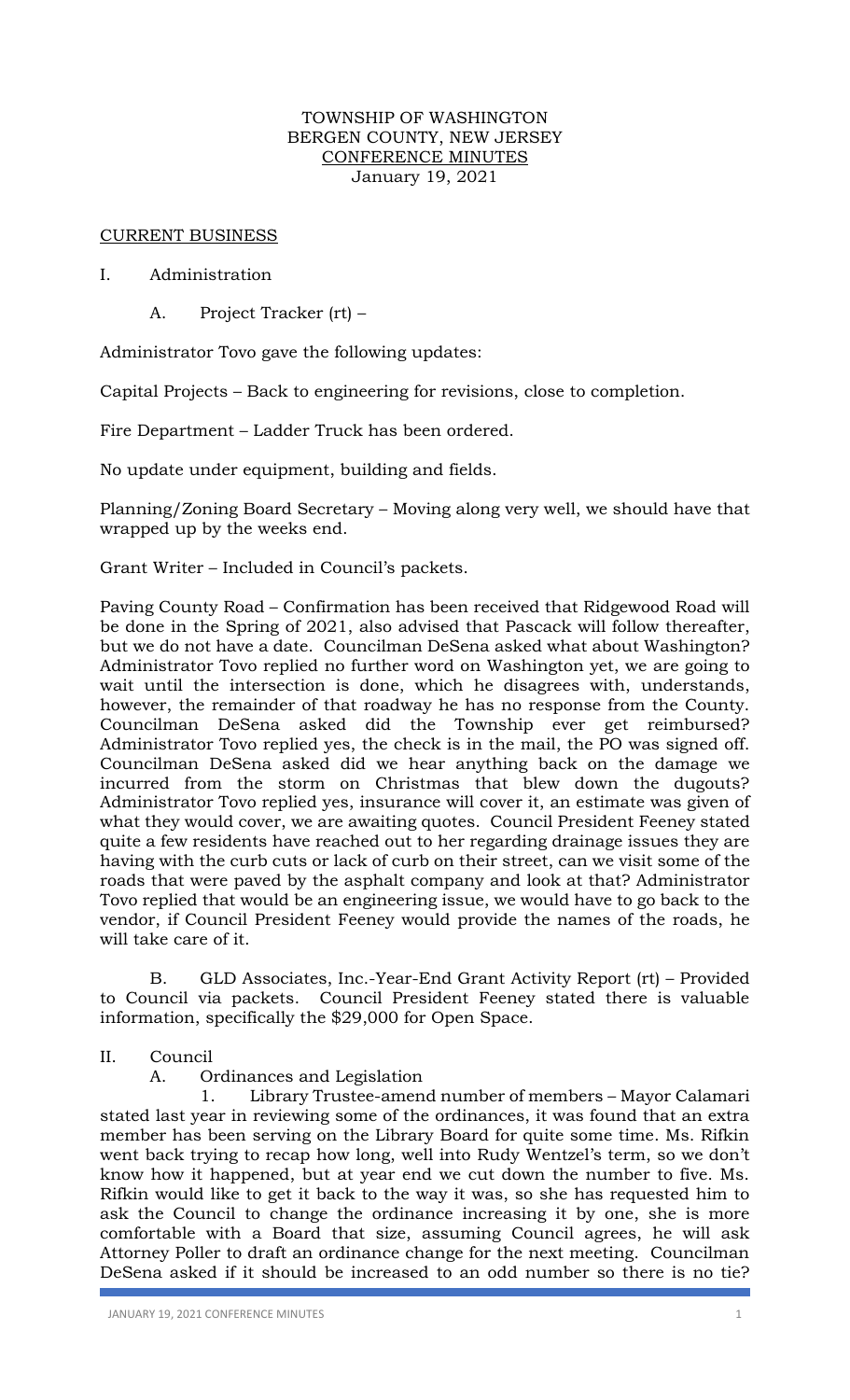Mayor Calamari replied it is five, himself, the Superintendent of School gets a seat on the Board, so that is seven, he will ask Ms. Rifkin what she would prefer.

Councilman DeSena suggested two more. Council is okay with Attorney Poller drafting an ordinance change.

- B. Financials
- C. Miscellaneous

1. Commuter Parking update (pc-sw) – Mayor Calamari stated he doesn't have any update, the person he is dealing with at the location has been unreachable since the last meeting, having a COVID issue, he has been informed he will be back next Monday. Council President Feeney requested this be put in for the next Council meeting.

- 2. Sherry Field (sf)- No additional comments.
- \*3. 397 Fern Street, road opening request, memo from John Yakimik, P.E., C.M.E. (kp) – Attorney Poller stated this is the

undersized property that the Township sold, a house is being built on the adjoining property. The contractor is looking to open the street during the winter, which we do not normally allow, there is a seasonal limitation, the procedure being to come before the Council for permission. The engineer did file a report, protocol was followed, he recommended that Council gives the approval, subject to inspections and the contractor paying the appropriate fees. Administrator Tovo stated it will be repaved and inspected by Boswell Engineering. A discussion followed on the paving being curb to curb, Attorney Poller suggested reaching out to John Yakimik.

A motion was made by Councilman DeSena, seconded by Council President Feeney, on the road opening for 397 Fern Street.

Ayes: Councilmen Cascio, Cumming, DeSena, Councilwoman Morgan, Council President Feeney.

Nays: None.

CLOSED SESSION

\*\*Resolution No. 21-147

Property Acquisition; Property Lease; Litigation Condemnation/COAH; Litigation-Cedar Smoke Shop

A motion was made by Council President Feeney, seconded by Councilwoman Morgan, Resolution No. 21-147.

Ayes: Councilmen Cascio, Cumming, DeSena, Councilwoman Morgan, Council President Feeney. Nays: None.

\*\*Resolution No. 21-147 Property Acquisition; Property Lease; Litigation Condemnation/COAH; Litigation-Cedar Smoke Shop

WHEREAS, the public is invited to attend all Meetings (whether denoted public or conference sessions) of the Township Council in accordance with its general practice and the Open Public Meetings Act; and

WHEREAS, the Legislature of the State of New Jersey declared that the public has a right to attend all meetings of the public bodies at which any business affecting the public is discussed or acted upon in any way except as set forth in the Open Public Meetings Act (N.J.S.A. 10:4-12), which provides for the exclusion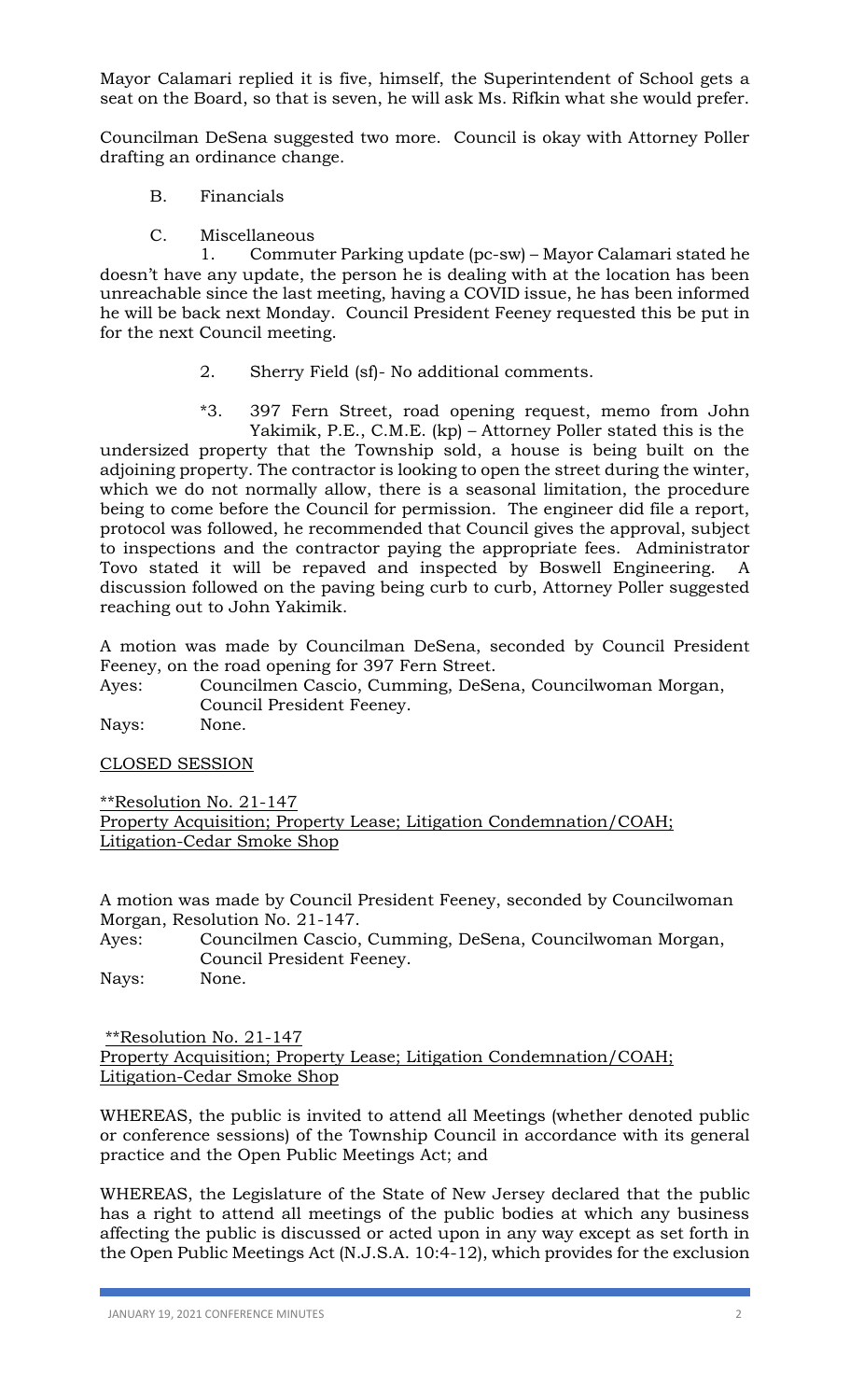of the public from the portion of a meeting at which certain enumerated matters are to be discussed; and

WHEREAS, the Township Council has determined that, because of the nature of the subject matter to be discussed, the public should not be present at that portion of the meeting of the Township Council at which certain specific matters encompassed by N.J.S.A. 10:4-12 are to be discussed;

NOW, THEREFORE, BE IT RESOLVED, by the Township Council of the Township of Washington that, pursuant to the express provisions of the Open Public Meetings Act, the public be excluded from the meeting or portion of the meeting (denoted as an "executive" or "closed" session) in which the following matters are to be discussed:

1. Any matter which, by express provision of federal law or State statute or rule of court shall be rendered confidential or excluded from the provision of subsection of a. of this section.

2. Any matter in which the release of information would impair a right to receive funds from the Government of the United States.

3. Any material the disclosure of which constitutes an

unwarranted invasion of individual privacy such as any records, data, reports, recommendation, or other personal material of any educational, training, social service, medical, health, custodial, child protection, rehabilitation, legal defense, welfare, housing, relocation, insurance, and similar program or institution operated by a public body pertaining to any specific individual admitted to or served by such institution or program, including but not limited to information relative to the individual's personal and family circumstances, and any material pertaining to admission, discharge, treatment, progress or condition of any individual, unless the individual concerned (or, in the case of a minor or incompetent, his guardian) shall request in writing that the same be disclosed publicly.

4. Any collective bargaining agreement, or the terms and conditions which are proposed for inclusion in any collective bargaining agreement, including the negotiation of the terms and conditions thereof with employees or representatives of employees of the public body.

5. Any matter involving the purchase, lease or acquisition of real property with public funds, the setting of banking rates or investment of public funds, where it could adversely affect the public interest if discussion of such matters were disclosed. **Property Acquisition/Lease**

6. Any tactics and techniques utilized in protecting the safety and property of the public provided that their disclosure could impair such protection. Any investigations of violations or possible violations of the law.

7. Any pending or anticipated litigation or contract negotiation other than in subsection b. (4) of N.J.S.A. 10:4-12, herein in which the public body is, or may become a party. Any matters falling within the attorney-client privilege, to the extent that confidentiality is required in order for the attorney to exercise his ethical duties as a lawyer**. Litigation Condemnation/COAH; Litigation-Cedar Smoke Shop**

8. Any matter involving the employment, appointment, termination of employment, terms and conditions of employment, evaluation of the performance of, promotion or disciplining of any specific prospective public officer or employee or current public officer or employee employed or appointed by the public body, unless all the individual employees or appointees whose rights could be adversely affected request in writing that such matter or matters by discussed at a public meeting.

9. Any deliberations of a public body occurring after a public hearing that may result in the imposition of a specific civil penalty upon the responding party or the suspension or loss of a license or permit belonging to the responding party as a result of an act or omission for which the responding party bears responsibility.

BE IT FURTHER RESOLVED, that it is not possible as yet to fix the time when or the circumstances under which the discussion conducted in Closed Session